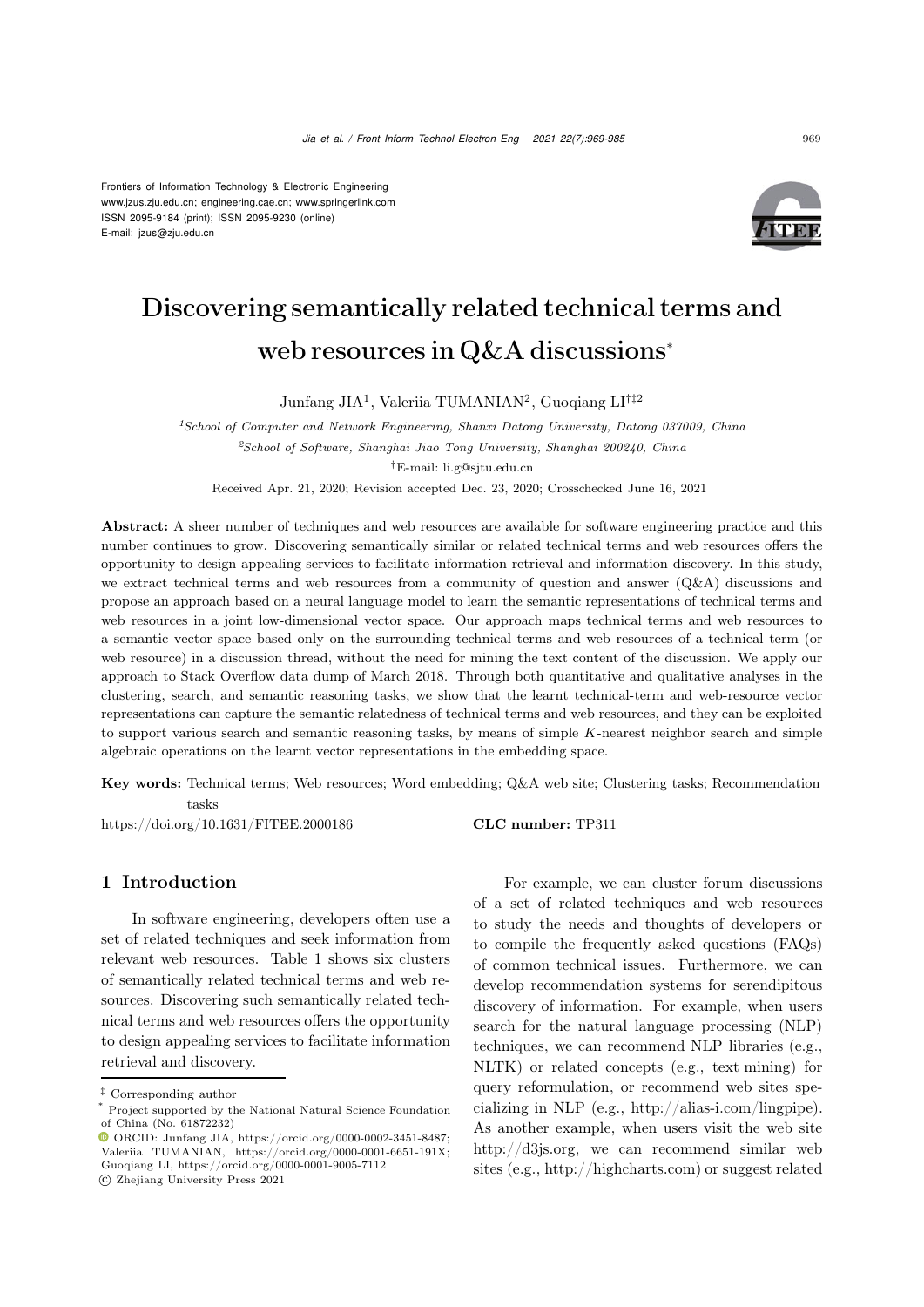| Category              | Cluster ID  | Technical term                                                                    | Web resource                                                                                                                                                                                                                                                                                                                                                        |
|-----------------------|-------------|-----------------------------------------------------------------------------------|---------------------------------------------------------------------------------------------------------------------------------------------------------------------------------------------------------------------------------------------------------------------------------------------------------------------------------------------------------------------|
| Concept-<br>centric   | Cluster 98  | Oop<br>Class<br>Design-patterns<br>Design<br>Inheritance                          | http://en.wikipedia.org/wiki/singleton pattern<br>http://en.wikipedia.org/wiki/single responsibility principle<br>http://en.wikipedia.org/wiki/dependency injection<br>http://en.wikipedia.org/wiki/observer pattern<br>http://en.wikipedia.org/wiki/don%27t repeat yourself                                                                                        |
|                       | Cluster 56  | Regex<br>String<br>Replace<br>Split<br>Preg-match                                 | http://www.regular-expressions.info/lookaround.html<br>http://gskinner.com/regexr<br>http://www.regular-expressions.info/charclass.html<br>http://docs.python.org/library/re.html<br>http://www.regular-expressions.info/brackets.html                                                                                                                              |
| Technique-<br>centric | Cluster 59  | Django-models<br>Django-templates<br>Django-forms<br>Django-admin<br>Django-views | https://docs.djangoproject.com/en/dev/howto/static-files<br>https://docs.djangoproject.com/en/dev/howto/<br>custom-template-tags<br>https://docs.djangoproject.com/en/dev/topics/forms/<br>modelforms<br>https://docs.djangoproject.com/en/dev/topics/db/<br>$queries / \# complex- lookups-with-q-objects$<br>https://docs.djangoproject.com/en/dev/topics/signals |
|                       | Cluster 81  | PHP<br>Codeigniter<br>Cakephp<br>Magento<br>Zend-framework                        | http://www.smarty.net<br>http://framework.zend.com<br>http://www.doctrine-project.org<br>http://codeigniter.com<br>http:// $\langle$ cakephp.org                                                                                                                                                                                                                    |
| Task-centric          | Cluster 130 | Automation<br>Selenium-webdriver<br>Webdriver<br>Jmeter<br>Phantomjs              | http://phantomjs.org<br>http://htmlunit.sourceforge.net<br>http://msdn.microsoft.com/en-us/library/<br>system.windows.forms.webbrowser.aspx<br>http://docs.seleniumhq.org<br>https://github.com/jnicklas/capybara                                                                                                                                                   |
|                       | Cluster 146 | Matlab<br>Numpy<br>Matrix<br>Scipy<br>Fortran                                     | http:// $\mu$ umpy.scipy.org<br>http://www.numpy.org<br>http://en.wikipedia.org/wiki/matlab<br>http://eigen.tuxfamily.org/index.php?title=main_page<br>http://www.gnu.org/software/gsl                                                                                                                                                                              |

<span id="page-1-0"></span>Table 1 Examples of three categories of clusters

libraries that the users may not be aware of (e.g., Dimplejs). Or when users search Java and D3.js, we can infer that users need some popular visualization library for Java equivalent to the D3.js library for JavaScript, and thus recommend libraries such as JFreeChart. Thus, our recommendations can become more satisfiable for users.

To support these information retrieval and discovery tasks, we need to represent technical terms and web resources in a semantic space in order to reason their semantic relatedness. In this study, we present a neural-language-model-based approach to learn the semantic representations of technical terms and web resources in a joint vector space. We choose programming-related question and answer (Q&A) web sites as our information source, from which we

extract technical terms and web resources and learn their vector representations from millions of discussion threads.

Programming-related Q&A web sites, such as Stack Overflow, have become a tremendous knowledge repository for software engineering professionals. In Q&A discussions, web users tag their questions with main technical terms around which the questions revolve [\(Sillito et al., 2012](#page-16-0)), and share hyperlinks to useful online programming resources. LinkLive [\(Li et al., 2019\)](#page-15-0) uses multiple features, including hyperlink co-occurrences in Q&A discussions. Several studies have used topic modeling methods such as latent Dirichlet allocation (LDA) [\(Blei et al.](#page-15-1), [2003\)](#page-15-1) to discover the overarching topics in Q&A discussions. These studies analyzed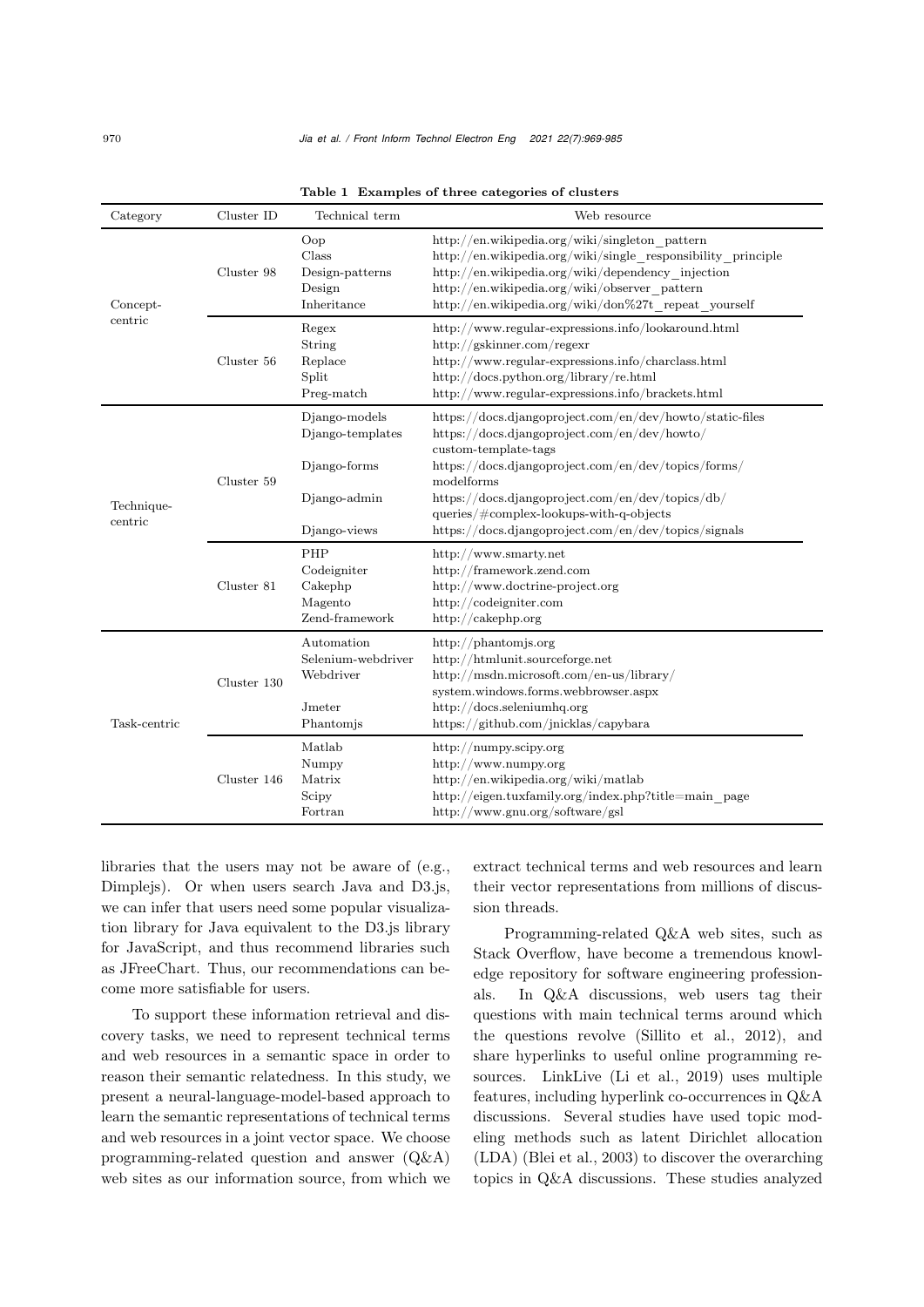the discussion content as a whole but not the specific technical terms or web resources in the discussions. Search-based methods help users find relevant information using similar attributes or content. However, they cannot discover semantically related but heterogeneous technical terms and web resources that are not similar in attributes or content. Correlationsimilarity-based analyses, e.g., based on association rules [\(Agrawal et al.](#page-15-2), [1993\)](#page-15-2), can discover correlated items that co-occur frequently, but many semantically related technical terms and web resources, such as graph-database and non-relational-database, may not be frequently mentioned together in the same discussion threads.

Different from keyword-based search methods and correlation-similarity-based methods, our approach is inspired by the recent success of neural language models in NLP applications (Mikolov et al., 2013a, 2013b; Chen et al., 2014; Xie et al., 2016, 2017; Gummidi et al., 2019). In these NLP applications, neural language models are able to learn word representations (or word embeddings) in a lowdimensional continuous vector space using the surrounding context of the word in a sentence, where semantically similar or related words are close to each other in the resulting embedding space.

Our objective is taking advantage of this property for the discovery of semantically related technical terms and web resources. Given a corpus of discussion threads, we extract question tags as technical terms and hyperlinks in Q&A discussions as web resources to construct a corpus of pseudodocuments. Then, we adopt the continuous skipgram model [\(Mikolov et al.](#page-15-3), [2013a](#page-15-3)) to learn vector representations of technical terms and web resources in a low-dimensional space where semantically related technical terms and web resources are close in the resulting vector space.

Our approach reduces the tasks of clustering or recommending semantically related technical terms and web resources to a trivial *K*-nearest neighbor search in the embedding space. As a result and in contrast to existing search-based or correlationsimilarity-based methods, related technical terms and web resources could have a high similarity score even if they do not have similar content or are not mentioned together. Furthermore, the learnt vector representations can be exploited to provide intuitive results for semantic reasoning tasks, for

example, finding analogical libraries like JavaScript's D3.js and Java's JFreeChart.

We evaluate our approach using the Stack Overflow data dump of March 2018. To evaluate whether the vector representations learnt by our approach can capture the semantic relatedness of technical terms and web resources, we conduct three studies: clustering, search, and semantic reasoning tasks. Our studies show that the learnt vector representations of technical terms and web resources are in accordance with the semantic meanings of technical terms and web resources, and these vector representations have a wide potential for numerous recommendation and reasoning tasks. The recommendations based on the learnt technical-term and web-resource vectors can complement existing keyword-based search methods and correlation-similarity-based recommendations.

This paper makes the following contributions:

1. We formulate the discovery of semantically related technologies and web resources in Q&A discussions as an NLP word embedding task.

2. We adopt the cutting-edge word embedding technique to learn the semantic representations of technical terms and web resources in a joint vector space.

3. We evaluate quantitatively and qualitatively the vector representations of technical terms and web resources in clustering and recommendation tasks.

# 2 Related works

As a fast growing body of software engineering knowledge, Stack Overflow has attracted much research attention. Our previous work [\(Jia et al.](#page-15-4), [2020](#page-15-4)) did a quantitative study on multi-lingual sites of Stack Overflow, showing three major problems of establishing such multi-lingual versions. Another one [\(Jia and Li](#page-15-5), [2021\)](#page-15-5) focused on the natural ordering of tags in domain-specific Q&A sites.

Several studies [\(Wang et al.](#page-16-1), [2013;](#page-16-1) [Barua et al.](#page-15-6), [2014](#page-15-6); [Rosen and Shihab, 2015\)](#page-16-2) used topic modeling methods (such as LDA) to discover the overarching topic[s](#page-15-6) [in](#page-15-6) [Q&A](#page-15-6) [discussions.](#page-15-6) [For](#page-15-6) [example,](#page-15-6) Barua et al. [\(2014\)](#page-15-6) used LDA to discover the topics in developer discussions on Stack Overflow and studied the r[elations](#page-16-1) [between](#page-16-1) [topics](#page-16-1) [and](#page-16-1) [their](#page-16-1) [trends.](#page-16-1) Wang et al. [\(2013](#page-16-1)) reported exploratory analyses of mobile development issues, which were discussed on Stack Overflow. They also used LDA to analyze Q&A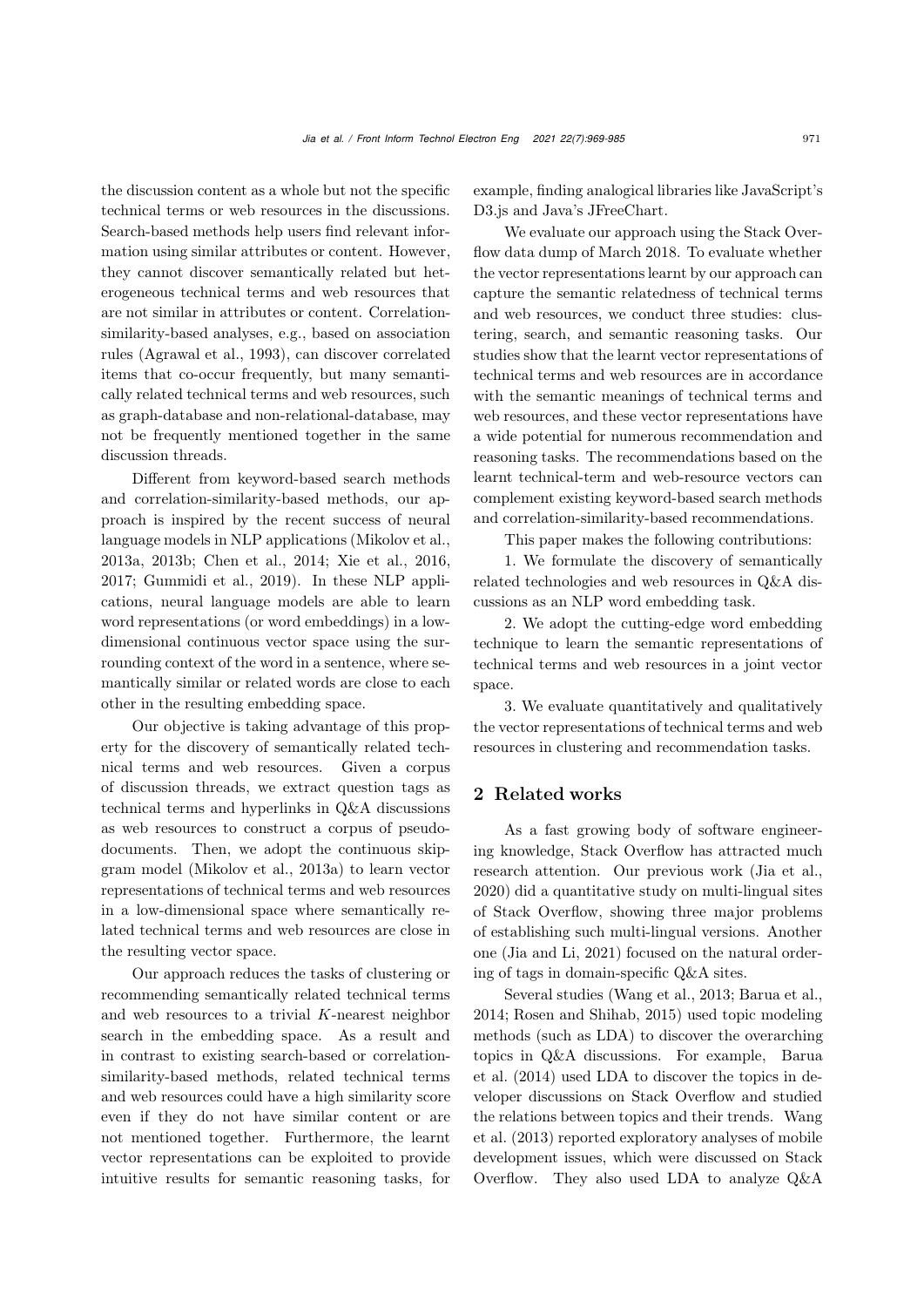discussions. Topic models can extract the main concerns from the discussion content, but they are coarse-grained analyses and, unlike our work, do not deal with the semantics of specific technical terms or web resources. For example, to find specific techniques related to a topic, [Barua et al.](#page-15-6) [\(2014](#page-15-6)) had to manually link the question tags to the topics. In contrast, our approach automatically maps technical terms and web resources to a semantic space based on a neural language model.

Traditional search-based methods model the descriptions of technical terms and content of web sites to help users retrieve relevant information using keywords. [Xia et al.](#page-16-3) [\(2017\)](#page-16-3) showed the difficulties that developers from all over the world face when searching for the needed information. [Xu BW et al.](#page-16-4) [\(2017](#page-16-4)) also focused on the relevance of question retrieval, while [Ren et al.](#page-15-7) [\(2019](#page-15-7)) posed an issue on filtering of the retrieved relevant information. Search-based methods cannot help users find new relevant and interesting items [\(Robillard et al.](#page-16-5), [2010\)](#page-16-5), because recommendations are based on some similar attributes or contents. However, semantically related technical terms and web resources may not be described in similar content, and such heterogeneous information cannot be discovered using search-based methods. For example, Openxml is an extensible markup language (XML) based file format for representing Microsoft Office documents. Apache POI is a Java library for reading and writing Microsoft Office documents. Clearly, the two techniques are semantically related. However, Google search engine cannot find the other technique using one technique as a query. In contrast, our approach can help users find such semantically related technical terms and web resources as they would be close to each other in a learnt vector space.

Correlation similarity has often been used to discover correlated words that are frequently mentioned together [\(Tian et al., 2014b\)](#page-16-6). For example, [Tian et al.](#page-16-7) [\(2014a](#page-16-7)) proposed a similarity metric based on weighted co-occurrence to measure the similarity of words in the textual contents of posts on Stack Overflow. They developed a software-specific WordNet for finding similar words. [Yang and Tan](#page-16-8) [\(2014](#page-16-8)) detected semantically related words from the source code and code comments in source code files using clustering and a co-occurrence-based method. [Wang et al.](#page-16-9) [\(2012\)](#page-16-9) inferred semantically related tags from FreeCode based on tag co-occurrence. Moreover, [Huang et al.](#page-15-8) [\(2018\)](#page-15-8) calculated the similarity score between two text descriptions on Stack Overflow using the word embedding technique. Our work is more general than that of [Wang et al.](#page-16-9) [\(2012\)](#page-16-9), as we consider both tags and uniform resource locators (URLs) in the Q&A discussions, and learn vector representations of tags and URLs in the same semantic space. Furthermore, existing methods infer related words from the direct co-occurrence of the words in the same documents. In contrast, our approach can discover semantically related technical terms and web resources that appear in the similar discussion context, but may not be mentioned together in the same discussion, for example, analogy libraries NLTK for Python versus OpenNLP for Java.

## <span id="page-3-0"></span>3 Word embedding techniques

## 3.1 General background

Word embeddings are low-dimensional vector representations of words which are built on the assumption that words with similar meanings tend to appear in similar contexts [\(Harris](#page-15-9), [1954\)](#page-15-9). Learnt vectors are able to encode rich semantic and syntactic regularities [\(Harris](#page-15-9), [1954\)](#page-15-9). Compared with one hot vector representation whose dimensionality is usually as large as the size of vocabulary (i.e., making no assumption about word similarity), word embedding techniques are capable of relieving the curse of dimensionality and improving the generalization of word representations. Word embedding has been widely used in several NLP tasks, such as part-ofspeech tagging [\(Collobert et al.](#page-15-10), [2011\)](#page-15-10), named entity recognition [\(Passos et al., 2014\)](#page-15-11), and dependency parsing [\(Bansal et al., 2014\)](#page-15-12).

Typically, word embedding techniques fall into two categories: count-based models and contextpredicting models [\(Baroni et al.](#page-15-13), [2014](#page-15-13)). Count-based mod[els,](#page-15-14) [for](#page-15-14) [example,](#page-15-14) [as](#page-15-14) [proposed](#page-15-14) [in](#page-15-14) Bullinaria and Levy [\(2012](#page-15-14)), first calculate the word-document cooccurrence matrix and then use dimension reduction techniques such as singular value decomposition (SVD) to map the words to a lower-dimensional space. Context-predicting models, which are usually facilitated by neural networks, are trained by predicting the surrounding contexts of a given word.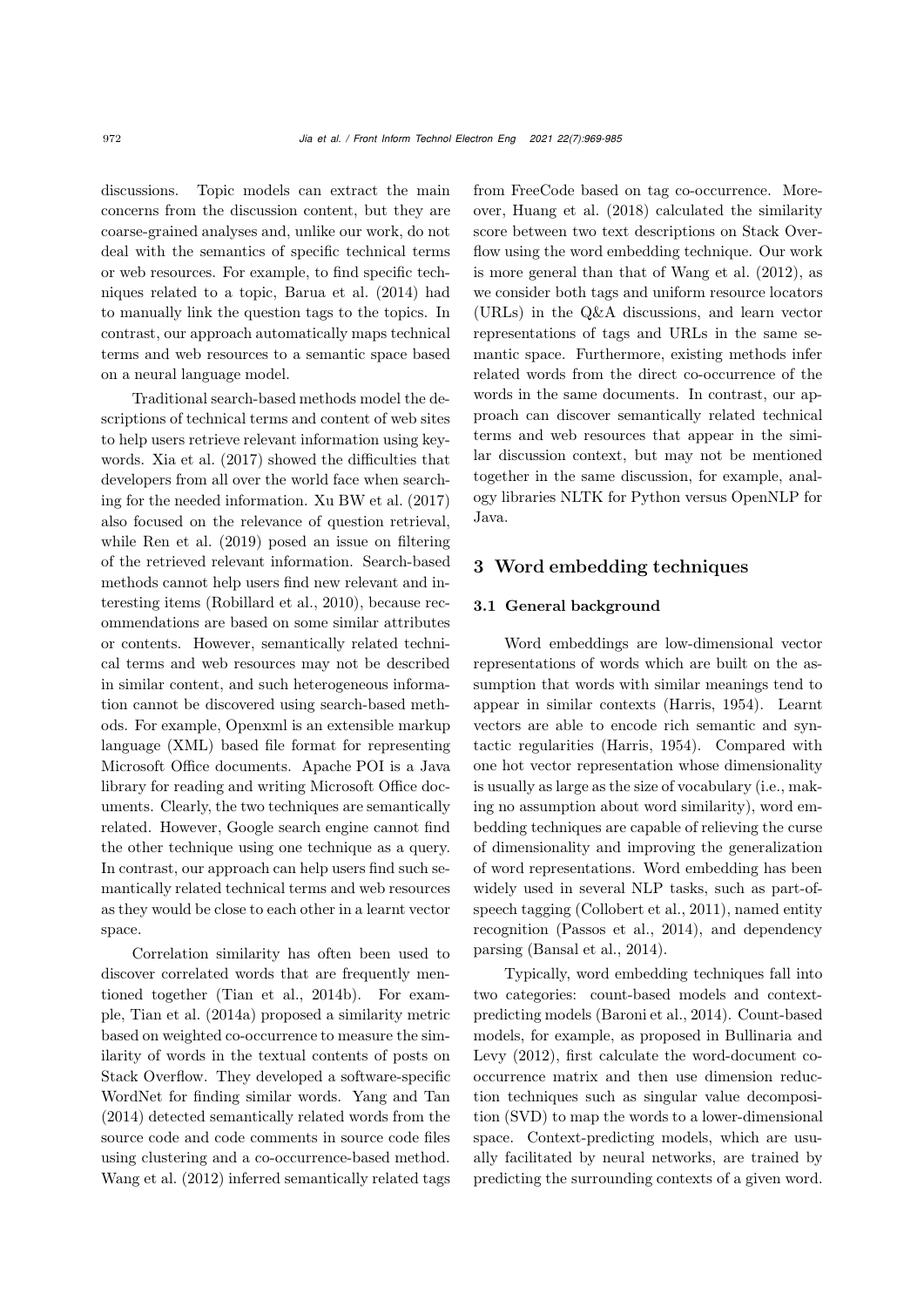Owing to their simplicity, context-predicting models are amazingly efficient in training with large corpora that contain billions of words. Our dataset consists of millions of discussion threads, which mention tens of thousands of technical terms and web resources millions of times. Therefore, in our work, we decide t[o](#page-15-3) [use](#page-15-3) [the](#page-15-3) [continuous](#page-15-3) [skip-gram](#page-15-3) [model](#page-15-3) [\(](#page-15-3)Mikolov et al., [2013a](#page-15-3)), one of the most popular contextpredicting models.

## 3.2 Continuous skip-gram model

The skip-gram model is a type of neural language model. Its basic idea is to learn a mapping from a central word to a continuous vector, which is then used to predict the surrounding words in the context window. The central word and context word are called the input and output layers of the neural network, respectively. Specifically, the objective function of the skip-gram model is defined to maximize the sum of log probabilities of surrounding context words conditioned on the central word:

$$
\sum_{i=1}^N \sum_{-k \leq j \leq k, j \neq 0} \log p(w_{i+j}|w_i),
$$

where  $w_i$  denotes the central word in a sliding window of *k* words,  $w_{i+j}$  denotes the context word surrounding *w<sup>i</sup>* within the sliding window, and *N* denotes the length of the word sequence. Furthermore,  $\log p(w_{i+j}|w_i)$  is the conditional probability defined using the softmax function:

$$
p(w_{i+j}|w_i) = \frac{\exp((\boldsymbol{v}_{w_{i+j}}')^T \cdot \boldsymbol{v}_{w_i})}{\sum_{w \in W} \exp((\boldsymbol{v}_w')^T \cdot \boldsymbol{v}_{w_i})},
$$

where  $v_{w_i}$  and  $v'_{w_{i+j}}$  are the vector representations, also known as the embeddings, of the central word  $w_i$  and the context word  $w_{i+j}$ , respectively, and *W* is the vocabulary of all words. Here,  $\exp((\mathbf{v}_{w_{i+j}}')^{\mathrm{T}} \cdot \mathbf{v}_{w_i})$ is the exponent of the dot product of the context word vector and central word vector. Intuitively,  $p(w_{i+1} | w_i)$  estimates the probability of a word appearing in a context of a central word by its normalized dot product with the central word. After the training process, we can obtain vector representations of central words and context words, respectively.

Note that, based on the definition of  $p(w_{i+j}|w_i)$ , calculating the derivatives of the objective function with regard to  $v'_{w_{i+j}}$  and  $v_{w_i}$  during the training

process requires iterating over the whole vocabulary for each word  $w_i$  in the sequence. Such learning then becomes a very time-consuming process for a large vocabulary. Since people are usually interested only in learning meaningful word representations but not the accuracy of prediction, it is acceptable to speed up the training process with an approximation of the original model. With this aim, [Mikolov et al.](#page-15-3) [\(2013a](#page-15-3)) used negative sampling, a special case of "contrastive estimation" [\(Gutmann and Hyvärinen](#page-15-15), [2012\)](#page-15-15), as an alternative objective function to the original softmax function:

$$
\sum_{i=1}^{N} \sum_{\substack{-k \leq j \leq k \\ j \neq 0}} \left( \log \sigma \left( (\boldsymbol{v}_{w_{i+j}}')^{\mathrm{T}} \cdot \boldsymbol{v}_{w_i} \right) + \sum_{w' \in N(K)} \log \sigma \left( -(\boldsymbol{v}_{w'}')^{\mathrm{T}} \cdot \boldsymbol{v}_{w_i} \right) \right),\tag{1}
$$

where  $N(k)$  is a sampling function that randomly samples *K* words from a unigram distribution as the negative training instances.  $\sigma(x)$  is the sigmoid function:

$$
\sigma(x) = \frac{1}{1 + \exp(-x)}.
$$

For each word-context pair  $(w_i, w_{i+j})$ , the negative sampling process produces *N* random negative samples  $(w_i, w')$ . Instead of iterating over the whole vocabulary, the learning process now needs only to go through the set of negative examples.

As suggested by [Levy and Goldberg](#page-15-16) [\(2014c](#page-15-16)), a skip-gram model in fact implicitly factors the wordcontext co-occurrence matrix. This co-occurrence information is necessary in analyzing the relatedness between words, and it can be easily extended to incorporate heterogeneous input and output data. For example, [Levy and Goldberg](#page-15-17) [\(2014a\)](#page-15-17) used dependency links in place of context words in the output layer so that the resulting word embeddings encoded more syntactic information. We are therefore inspired to adopt the continuous skip-gram model to analyze the tags and URLs of discussion threads, which turns out to be an effective method for discovering software-specific semantically related technical terms and web resources.

## <span id="page-4-0"></span>4 Approach

The goal of this work is to propose a neurallanguage-model-based framework for discovering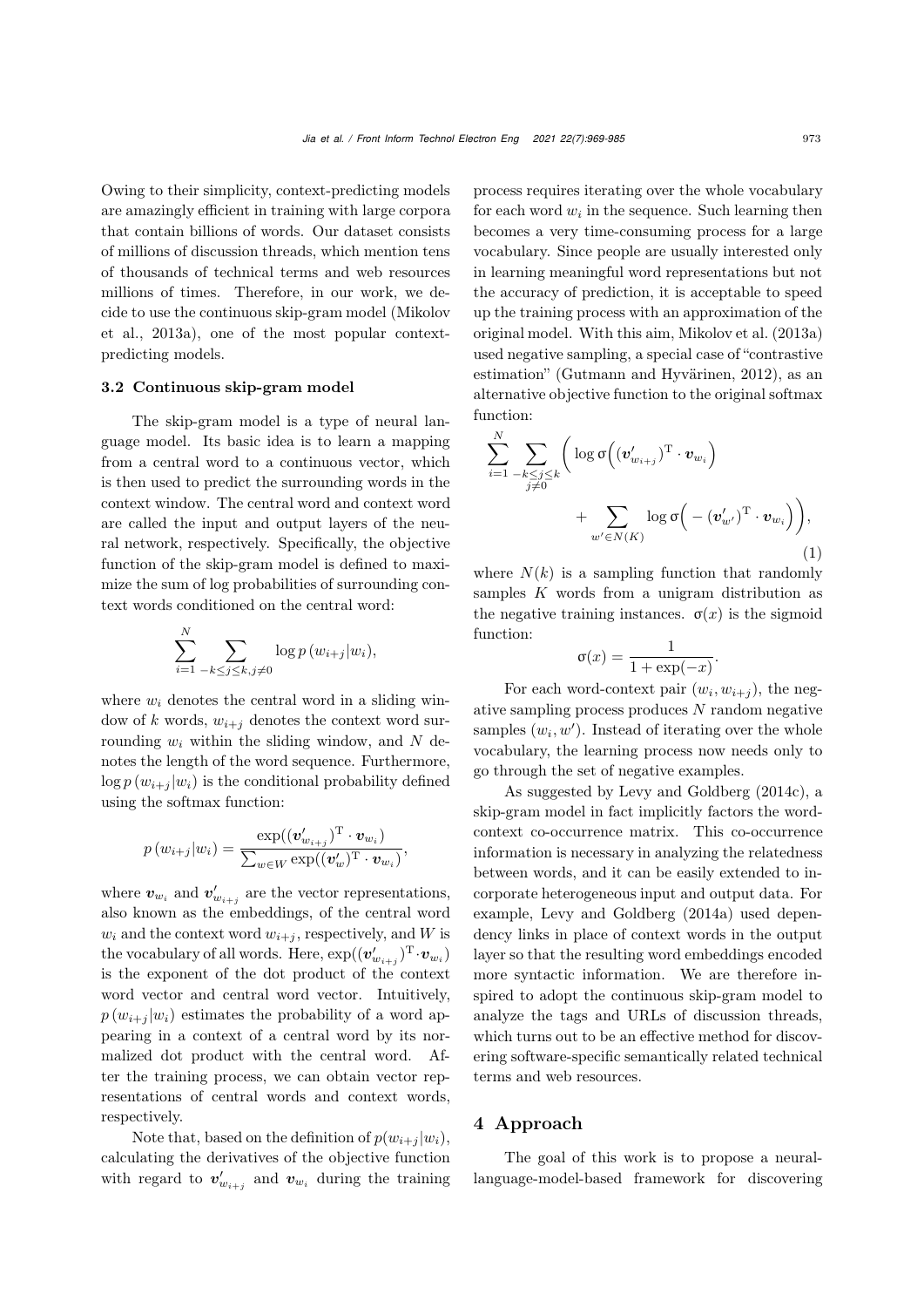semantically similar technical terms and web resources from community Q&A discussions such as Stack Overflow discussion threads. The whole framework is composed of three modules: (1) pseudodocument generation from the community Q&A discussions; (2) customized skip-gram model for technical-term and web-resource embedding learning; (3) similarity computation.

#### 4.1 Pseudo-document generation

In this study, we consider a question and all its answers as a discussion thread. Directly analyzing the text content of a discussion thread is a difficult and complicated task because it requires the understanding of not only the natural language but also programming language used to compose the code embedded in a thread. On the other hand, each discussion thread has a set of tags, edited by a question author, which captures the main technologies or constructs around which the question revolves [\(Sillito et al.](#page-16-0), [2012](#page-16-0)). Furthermore, salient online programming resources have been frequently referenced in many discussion threads. Therefore, analyzing the tags and URLs involved in the discussion threads could help discover semantically related technical terms and web resources.

Given a discussion thread, we generate a pseudo-document that consists of a set of technical terms and web resources. We extract the question tags as technical terms around which the discussion thread revolves. In this study, we use Stack Overflow as a test bed. As a Stack Overflow question can have 1–5 tags, a pseudo-document can have 1–5 technical terms. We extract the hyperlinks referenced in the discussion thread as web resources. A pseudo-document can have zero or more web resources. In this study, we would like to learn vector representations of technical terms and web resources in a joint vector space. Therefore, we consider only discussion threads that contain both tags and URLs.

#### 4.2 Customized skip-gram model

Given a corpus of pseudo-documents of technical terms and web resources, we aim to learn lowdimensional vector representations of technical terms and web resources in a joint vector space using word embedding techniques.

The skip-gram model, as discussed in Section [3,](#page-3-0)

uses the co-occurrence information about a central word (i.e., input layer) and the context words (i.e., output layer) in a sentence to train a neural network. To learn the technical-term and web-resource embeddings, we extend the skip-gram model to take as input the technical terms and web resources in a pseudo-document. Accordingly, the output layer of the skip-gram model is also set to predict the technical terms and web resources in the pseudo-document.

Unlike word sequence in a sentence or a document, technical terms and web resources in a pseudodocument are not constrained by a syntactic structure, and the orders of technical terms and web resources are random. Therefore, in our application of the skip-gram model, instead of using a sliding window to constrain the selection of context, we define the context of a given input (technical term or web resource) as all other technical terms and web resources in the pseudo-document. Fig. [1](#page-6-0) shows the architecture of the customized skip-gram model for technical-term and web-resource embeddings. The key idea of our model is to use each technical term and web resource in the pseudo-document to predict all other technical terms and web resources in the same document.

A naive customization of the original skip-gram model is to treat technical terms and web resources equally as words in the document and set the size of the sliding window to the length of the document. However, since technical terms and web resources are heterogeneous, it makes no sense to assume that technical terms and web resources should share the same distribution. Therefore, we consider two types of contexts in the output layer: tag and URL context. Considering the two types of inputs, tag or URL, we have four types of input-output predictions in our customized skip-gram model: the input tag predicts tag and URL contexts (Fig. [1a](#page-6-0)), and the input URL predicts tag and URL context (Fig. [1b](#page-6-0)).

Therefore, the objective function of our skipgram model is

$$
\sum_{i=1}^{M} \left[ \sum_{t \in T_{D_i}} \left( \sum_{\mathrm{ct} \in T_{D_i} \setminus \{t\}} \log p(\mathrm{ct}|t) + \sum_{\mathrm{cu} \in U_{D_i}} \log p(\mathrm{cu}|t) \right) + \sum_{u \in U_{D_i}} \left( \sum_{\mathrm{ct} \in T_{D_i}} \log p(\mathrm{ct}|u) + \sum_{\mathrm{cu} \in U_{D_i} \setminus \{u\}} \log p(\mathrm{cu}|u) \right) \right],
$$

where *M* is the number of pseudo-documents,  $D_i$  is the  $i^{\text{th}}$  pseudo-document,  $T_{D_i}$  is a set of technical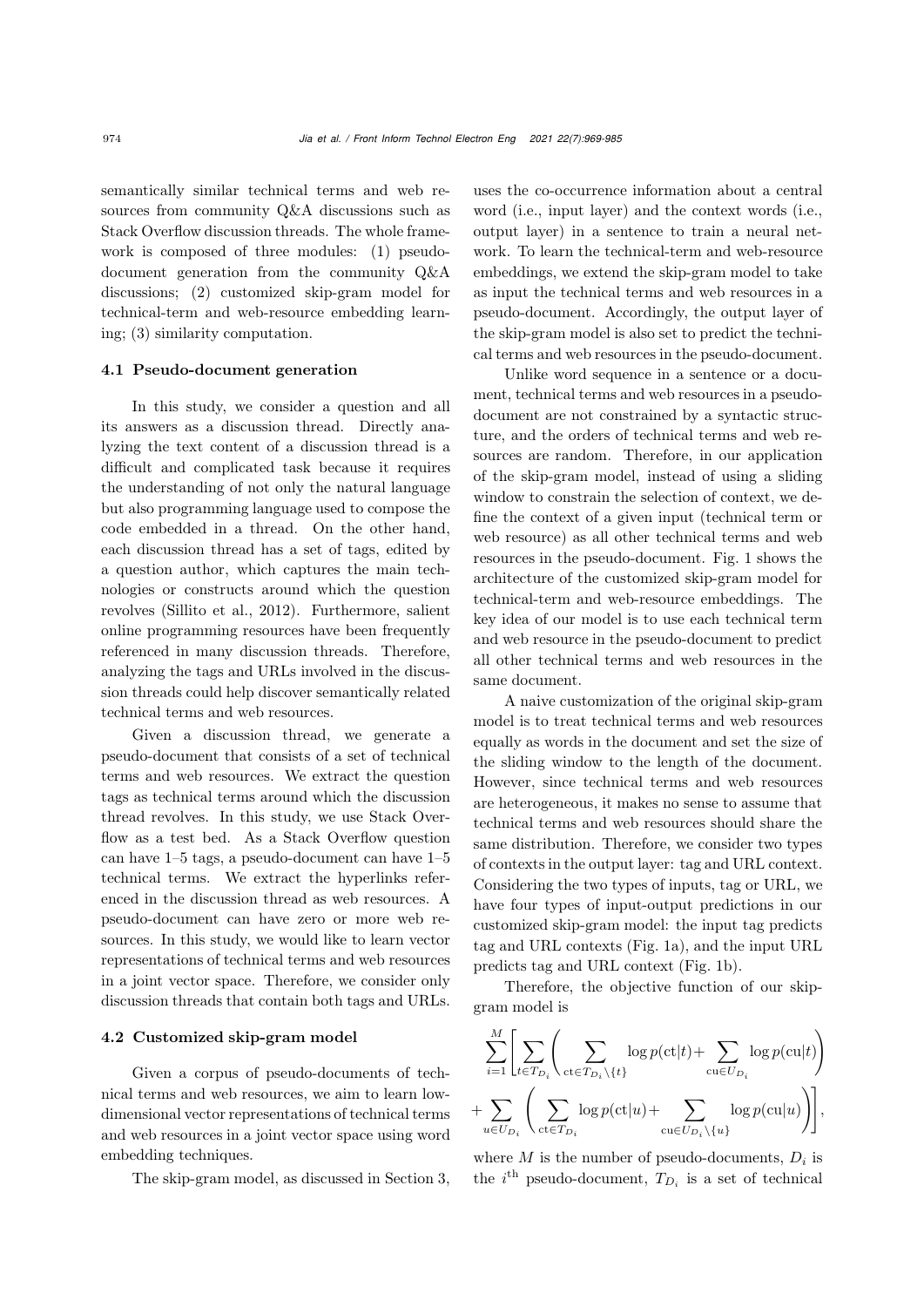

<span id="page-6-0"></span>Fig. 1 Customized skip-gram model for technical-term and web-resource embedding: (a) input tag predicts tag and URL contexts; (b) input URL predicts tag and URL contexts

terms (i.e., tags) contained in  $D_i$ , and  $U_{D_i}$  is a set of web resources (i.e., URLs) contained in  $D_i$ . Here, ct and cu are the tag context and URL tag context of a given tag *t* or URL *u*.

We then define the conditional probability for the four types of input-output predictions independently. For example, we define  $p(cu|u)$  (i.e., the conditional probability for URL-URL prediction) as

$$
p\left(\text{cu}|u\right) = \frac{\exp((\boldsymbol{v}_{\text{cu}}')^{\text{T}} \cdot \boldsymbol{v}_{u})}{\sum_{\text{cu}' \in W_{u}} \exp((\boldsymbol{v}_{\text{cu}}')^{\text{T}} \cdot \boldsymbol{v}_{u})},
$$

where  $W_u$  is the URL vocabulary. Note that this definition is almost identical to the definition used by the original softmax function (see Section [3\)](#page-3-0), except that this definition is for URLs. The conditional probability for the other three types of input-output prediction can be defined in the same way. For learning the parameters in the model, we apply the same negative sampling approach used in [Mikolov et al.](#page-15-3) [\(2013a](#page-15-3)). As we have separated the URL and tag contexts, we generate negative instances by sampling only from the corresponding vocabulary during negative sampling.

#### 4.3 Similarity computation

The resulting technical-term and web-resource embeddings learnt from the pseudo-documents map the technical terms and web resources to the same low-dimensional vector space, where their similarity can be simply measured as the cosine similarity between their vectors:

$$
Sim(u, t) = cos(\boldsymbol{v}_u, \boldsymbol{v}_t) = \frac{\boldsymbol{v}_u \cdot \boldsymbol{v}_t}{\|\boldsymbol{v}_u\| \|\boldsymbol{v}_t\|},
$$

where *t* and *u* represent a tag (technical term) and a URL (web resource), respectively. The same measure can be applied to measure the similarity between tag-tag and URL-URL pairs. In the resulting embedding space, semantically similar or related technical terms and web resources would be close to each other (i.e., having high cosine similarity).

#### 4.4 Web site embedding

We use simple weighted sum to generate web site embedding  $v_D$  based on the learnt web-resource vectors:

$$
\boldsymbol{v}_D = \frac{\sum_{u \in D} f_u \boldsymbol{v}_u}{\sum_{u \in D} f_u},
$$

where  $D$  is a set of web resources from the same web site,  $f_u$  is a reference frequency of a particular web resource  $u \in D$ , and  $v_u$  is a learnt vector representation of *u*. In our empirical study, we use web site embeddings to recommend web sites given a technical term or a web resource in search tasks.

## 5 Empirical study

To evaluate the vector representations of technical terms and web resources, we conduct three studies: clustering, search, and semantic reasoning tasks. In this section, we first give an overview of the three studies, describe the dataset that we use for the studies, and finally report the results and further analyses of the three tasks.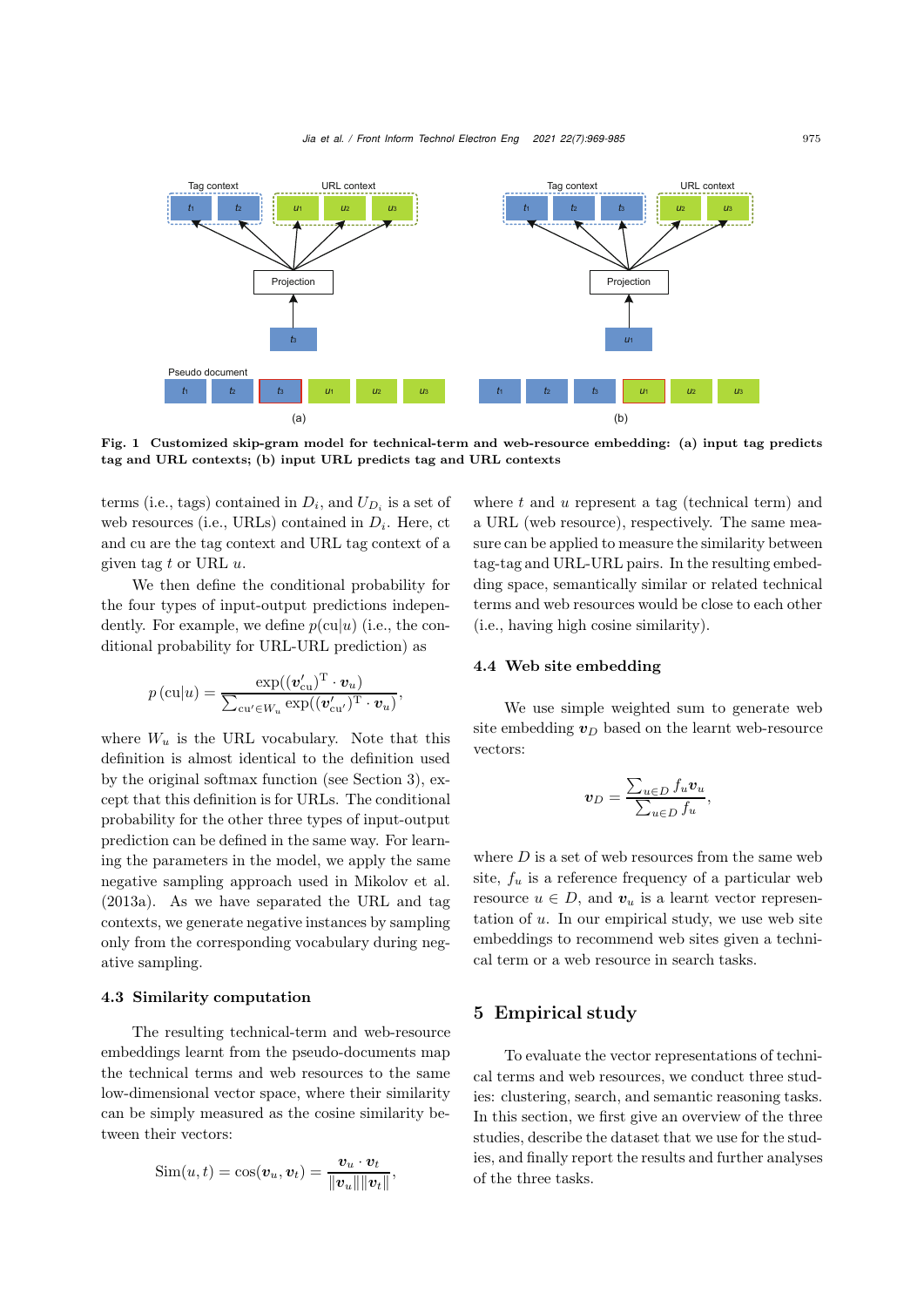#### 5.1 Study overview

## 5.1.1 Clustering task

Our skip-gram model learns vector representations of technical terms and web resources by predicting the surrounding tag and URL context of a technical term or web resource in a pseudo-document, without considering any content information of technical terms and web resources. Our first research question is "can the technical-term and web-resource embeddings learnt using this simple neural network capture semantic regularities of the related technical terms and web resources?" To answer this question, we cluster technical terms and web resources using *K*-means clustering [\(MacQueen, 1967\)](#page-15-18) on the learnt vector representations. We manually inspect the semantic relatedness of technical terms and web resources in the resulting clusters, and identify three categories of clusters: concept-, technique-, and taskcentric clusters. Using the description of technical terms from TagWiki and the titles of web pages, we quantitatively analyze the semantic relatedness of technical terms and web resources within and across the clusters using the intra- and inter-cluster content similarity. We also comparatively study the clusters obtained using *K*-means on the learnt technical-term and web-resource embeddings with the clusters obtained using the LDA method [\(Blei et al.](#page-15-1), [2003\)](#page-15-1) on technical-term descriptions and web page titles.

#### 5.1.2 Search task

Our second research question is "can the learnt technical-term and web-resource embeddings support the recommendation of semantically related technical terms and web resources?" To answer this question, we design four search tasks that could be useful for various online applications: (1) Given a technical term, search for similar or related technical terms (useful in query reformulation); (2) Given a technical term, search for relevant web resources (useful in web resource retrieval); (3) Given a web resource, search for relevant technical terms (useful in semantic tagging); (4) Given a web resource, search for similar or related web resources (useful in web resource recommendation).

Our approach reduces these search tasks to a simple *K*-nearest neighbor search in the joint vector space between technical terms and web resources.

We report representative examples for each search task. To understand whether the recommended technical terms (or web resources) could also be retrieved using association rule mining [\(Agrawal et al.](#page-15-2), [1993](#page-15-2)), we quantitatively analyze the co-occurrence frequency of a given technical term (or web resource) and the recommended technical terms and/or web resources.

#### 5.1.3 Semantic reasoning task

It has been shown that simple algebraic operations on the word vectors can produce intuitive [results](#page-15-3) [in](#page-15-3) [semantic](#page-15-3) [reasoning](#page-15-3) [tasks](#page-15-3) [\(](#page-15-3)Mikolov et al., [2013a](#page-15-3); [Levy and Goldberg](#page-15-19), [2014b](#page-15-19); [Mitra](#page-15-20),  $2015$ ), such as vector(chicago) + vector(newspaper)  $\approx$  vector(chicago sumtimes) and vector(king) – vec- $\text{tor}(\text{man}) + \text{vector}(\text{woman}) \approx \text{vector}(queen)$ . Inspired by these studies, we conduct an exploratory study of two types of semantic reasoning tasks using the learnt vector representations of technical terms and web resources: (1) semantic addition given two technical terms, term<sub>1</sub> and term<sub>2</sub>, find technical terms (or web resources) whose vector representations are similar to the vector vector(term<sub>1</sub>) + vector(term<sub>2</sub>); (2) analogical reasoning—given three technical terms, term<sub>1</sub>, term<sub>2</sub>, and term<sub>3</sub>, find technical terms (or web resources) whose vector representations are similar to the vector vector(term<sub>1</sub>) –  $vector(term<sub>2</sub>) + vector(term<sub>3</sub>);$  (3) given a web resource URL and two technical terms, term<sub>1</sub> and  $term<sub>2</sub>$ , find technical terms (or web resources) whose vector representations are similar to the vector  $vector(URL) - vector(term<sub>1</sub>) + vector(term<sub>2</sub>).$ 

#### 5.2 Dataset and model training

We apply our approach to the Stack Overflow data dump which archives Q&A discussions from August 2009 to March 2018. We generate a corpus of pseudo-documents of technical terms and web resources as described in Section [4.](#page-4-0) Because the goal of this work is to learn technical-term and web-resource embeddings together, we remove the pseudo-documents that contain only tags or URLs. After this operation, we obtain a corpus of 3 724 259 pseudo-documents that contain both tags and URLs. In total, the corpus of pseudo-documents contains 40 993 unique tags (technical terms) and 3 883 171 unique URLs (web resources).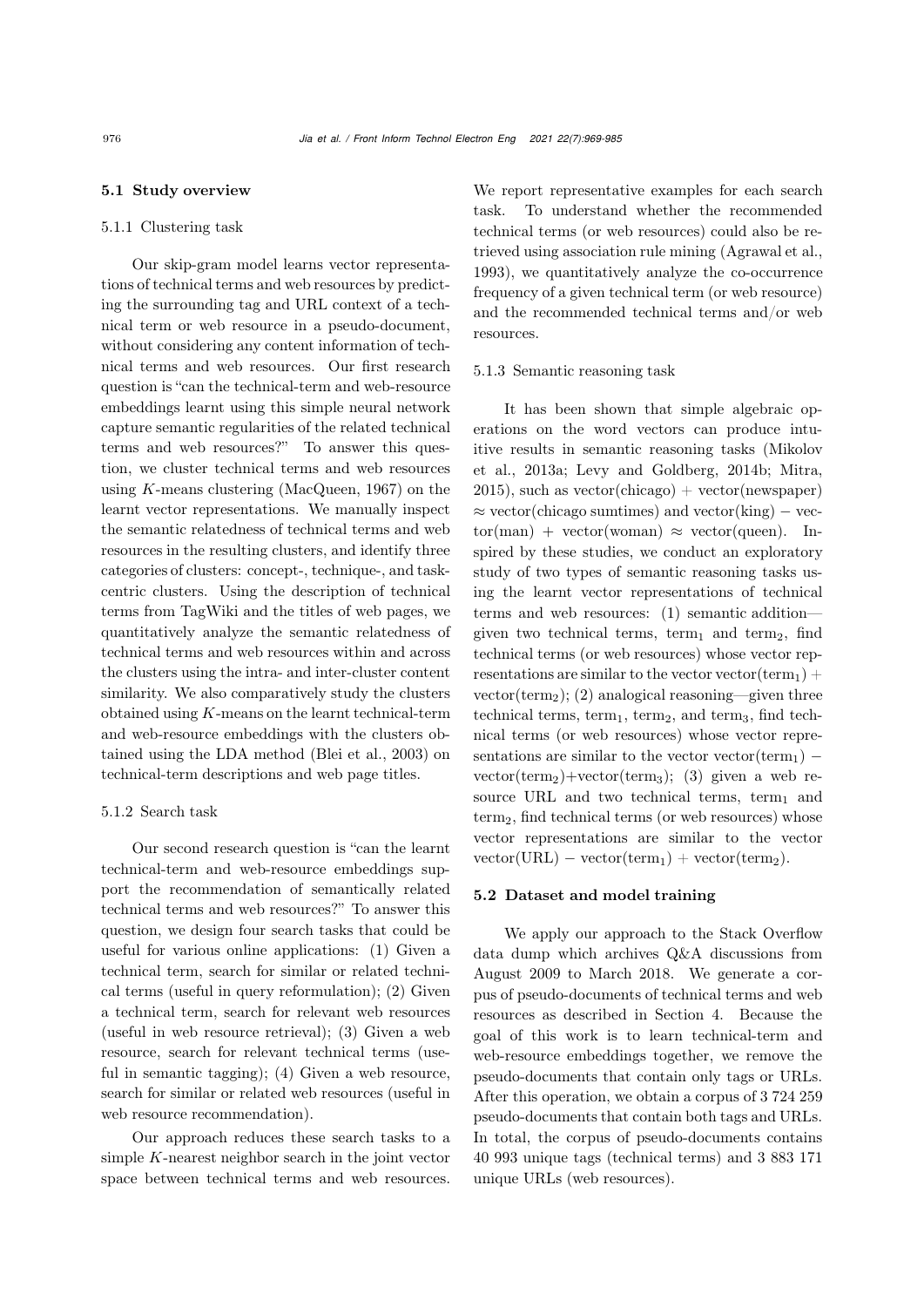Similar to the rare-word treatment in many NLP applications [\(Levy et al.](#page-15-21), [2015\)](#page-15-21), we remove rare technical terms and web resources (in this work, tags are used less than 20 times and URLs are referenced less than 20 times) from the pseudo-documents. After removing the rare technical terms and web resources, we obtain 812 035 non-empty pseudo-documents, which contain 16 598 unique technical terms and 35 124 unique web resources as our vocabulary.

We conduct experiments with the dimension of technical-term and web-resource embeddings and the count of random negative samples. We empirically set the embedding dimension to 400 and the count of random negative samples to 15 for the balance of efficiency and performance. After model training, we obtain the vector representations for each technical term and web resource in our vocabulary. All empirical studies below are based on these vectors.

## 5.3 Clustering task

We use the *K*[-means](#page-15-18) [clustering](#page-15-18) [method](#page-15-18) [\(](#page-15-18)Mac-Queen, [1967\)](#page-15-18) to cluster technical terms and web resources in our vocabulary based on the cosine similarity of the learnt vector representations. In this study, we set  $K = 200$  and obtain 200 clusters. These 200 clusters have  $258.61 \pm 125.67$  (mean  $\pm$  standard deviation (SD)) technical terms and web resources. We evaluate the semantic relatedness of technical terms and web resources in the resulting clusters by qualitative manual inspection and quantitative analyses of intra- and inter-cluster content similarity.

#### 5.3.1 Qualitative observation of clusters

We manually inspect the 200 clusters and a few observations are made. First, we observe three general categories of technical terms and web resources: concept-, technique-, and task-centric. Table [1](#page-1-0) presents two examples for each category.

Second, by reading the TagWiki of technical terms, whereby each WikiWord is transformed automatically into a link, and visiting the web pages, we observe that a small number of clusters contain technical terms and web resources with homogeneous content (e.g., cluster 98 about object-oriented design and cluster 56 about regular expression), but most of the clusters contain technical terms and web resources with more heterogeneous content (e.g., cluster 59 about

Django features, cluster 81 about hypertext preprocessor (PHP) web development frameworks, cluster 130 about web automation techniques, and cluster 146 about numerical and scientific computing).

Third, we observe different web-resource dissemination patterns. For concept- and techniquecentric clusters, there are often some authoritative web resources that Stack Overflow users frequently reference, for example, Wikipedia pages for some software engineering concepts (cluster 98), web sites dedicated to some concepts (cluster 56), and official documentations on some techniques (cluster 59). For task- and technique-centric clusters (e.g., clusters 81, 130, and 146), the clusters often contain a diverse set of techniques and web resources.

Remark 1 Technical terms and web resources can be well clustered around concepts, techniques, and tasks. Some clusters contain homogeneous information, but most of the clusters contain heterogeneous information.

#### 5.3.2 Intra- versus inter-cluster similarity

To confirm our qualitative observations, we quantitatively compare the similarity between intraand inter-cluster contents, which is a commonly used metric to evaluate the clustering results [\(Rand](#page-15-22), [1971](#page-15-22)). The well-clustered items should have low inter-cluster similarity but high intra-cluster similarity.

In this study, we crawl the web page title as the web-resource content, and the first sentence of the TagWiki of the corresponding tags as the technicalterm content. The title of a web page and the first sentence of a tag's TagWiki usually provide a concise summary of the corresponding web resource and technical term. We manage to crawl the titles of 30 004 web resources and the TagWiki definitions of 14 554 technical terms in our vocabulary. We use the crawled content of these technical terms and web resources to compute the intra- and inter-cluster content similarity. We consider the crawled content of each technical term and web resource as a text document. After removing stop words (e.g., is and a), each document is represented as a term frequencyinverse document frequency (TF-IDF) vector using the standard text processing method. We compute the cosine similarity of the TF-IDF vectors of the two documents to measure the content similarity of the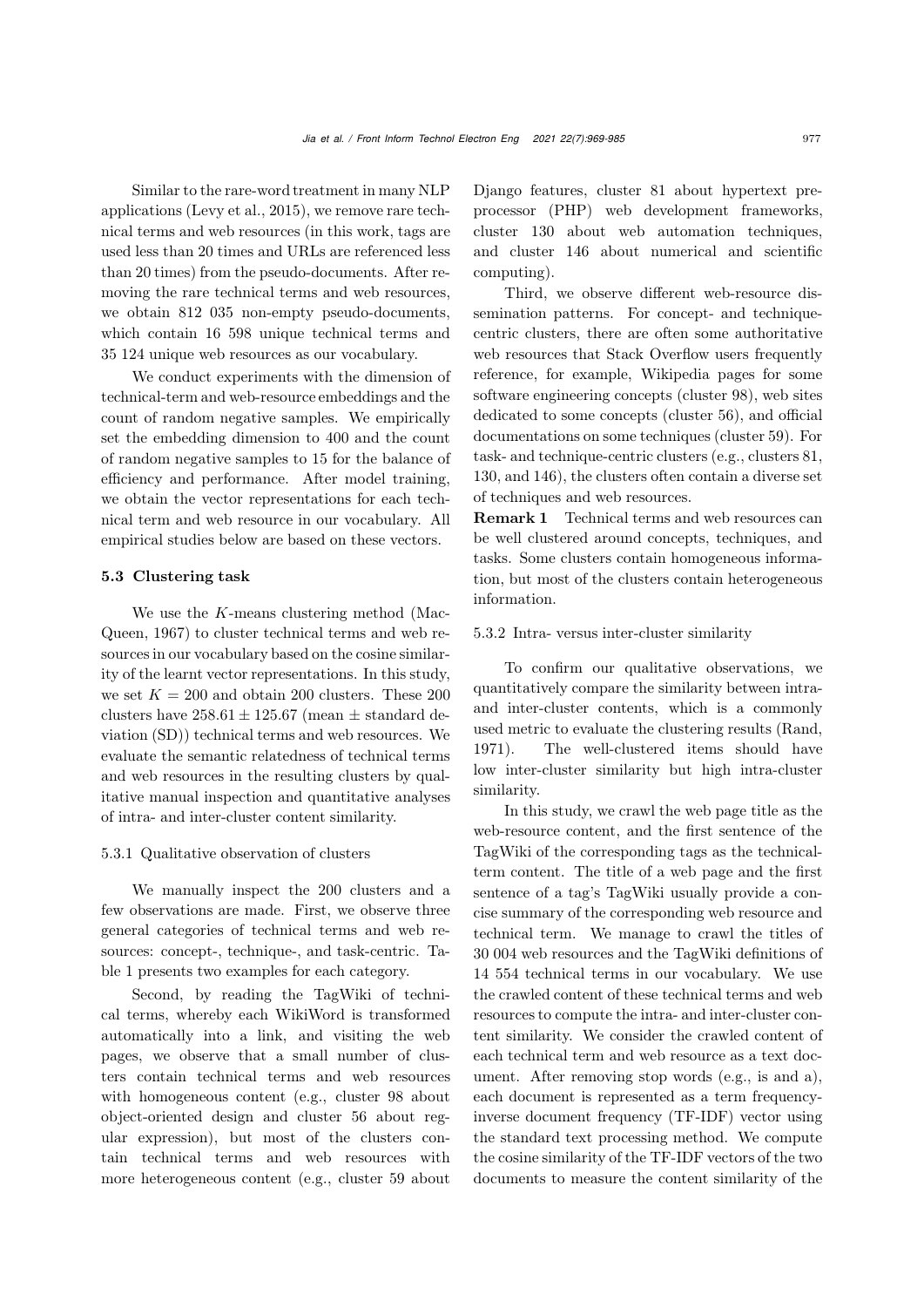corresponding technical terms and web resources.

Considering the size of the clusters  $(258.61 \pm$ 125*.*67 technical terms and web resources), computing the content similarity of all the pairs of technical terms and web resources within and across the clusters would be extremely time-consuming. Therefore, we adopt a random sampling approach. Given a cluster, we randomly select 40 items (technical terms and web resources) in the cluster and generate 780 pairs of different items for the cluster. We calculate the average cosine similarity of these 780 pairs of items as the intra-cluster similarity of the given cluster. For the two clusters that have fewer than 40 items, we generate pairs from all their items. To compute inter-cluster similarity, we randomly select 100 items from all other clusters and generate 4000 pairs of different items. We calculate the average cosine similarity of these 4000 pairs of item as the inter-cluster similarity of the given cluster.

Fig. [2](#page-9-0) shows the comparison between the intraand inter-cluster similarities of the 200 clusters. The *x* axis shows the rank of the clusters, sorted by descending order of their intra-cluster similarities. The *y* axis denotes the similarity metric. We can see that for all clusters, the inter-cluster similarity is very low (close to zero). For all clusters except a small number of the lowest-ranked clusters, the intra-cluster similarity is consistently and significantly (3–80 times) higher than that of the average inter-cluster similarity with other clusters. Only 40 clusters have intracluster content similarity larger than 0.1. These clusters usually contain homogeneous information from one or two authoritative web sites. For example, cluster 135 contains jquery-related technical terms. Almost all the web resources in this cluster are from http://api.jquery.com, and the titles of these web pages are all very similar. As such, the intra-cluster similarities of these clusters are high. In contrast, 152 clusters have intra-cluster content similarity between 0.015 and 0.1. These clusters contain more heterogeneous technical terms and web resources. This quantitative result is consistent with our qualitative observations.

We manually inspect the eight clusters whose intra-cluster similarity is smaller than 0.015, which is equivalent to the highest average inter-cluster similarity for all clusters. We observe two reasons for the low intra-cluster similarity. First, four clusters contain rare technical terms and web resources that



<span id="page-9-0"></span>Fig. 2 Intra- and inter-cluster similarities: embedding-based *K*-means

have not been frequently used. For example, the average usage frequency of the tags and URLs in cluster 15 is only 28. The tags and URLs in cluster 15, for example, Syntax-Error, LiveCode, kdb, and http://php.net/heredoc, have very low content similarity. Earlier research [\(Qiu et al., 2014\)](#page-15-23) showed that word embedding techniques perform poorly on rare words. Second, four clusters contain actually semantically related technical terms and web resources. For example, cluster 132 contains editorrelated technical terms and web resources, such as xhtml, tinymce, and http://ckeditor.com. Due to the diversity of these technical terms and web resources, their content similarities are very low.

Remark 2 The learnt vector representations can capture the semantic relatedness of the corresponding technical terms and web resources.

#### 5.3.3 Comparison with LDA topics

We show that the learnt technical-term and web-resourced embeddings can produce high-quality clusters around software concepts, techniques, and tasks. A related question is "can content-based methods like topic models produce clusters comparable to clusters obtained using technical-term and webresourced embeddings?" To study the differences between the content- and embedding-based clusters, we compare our embedding-based clusters with the topics discovered using the LDA method [\(Blei et al.](#page-15-1), [2003](#page-15-1)). In this experiment, we consider only technical terms, because technical-term definitions from TagWiki are usually complete natural language sentences with a certain level of details. In contrast,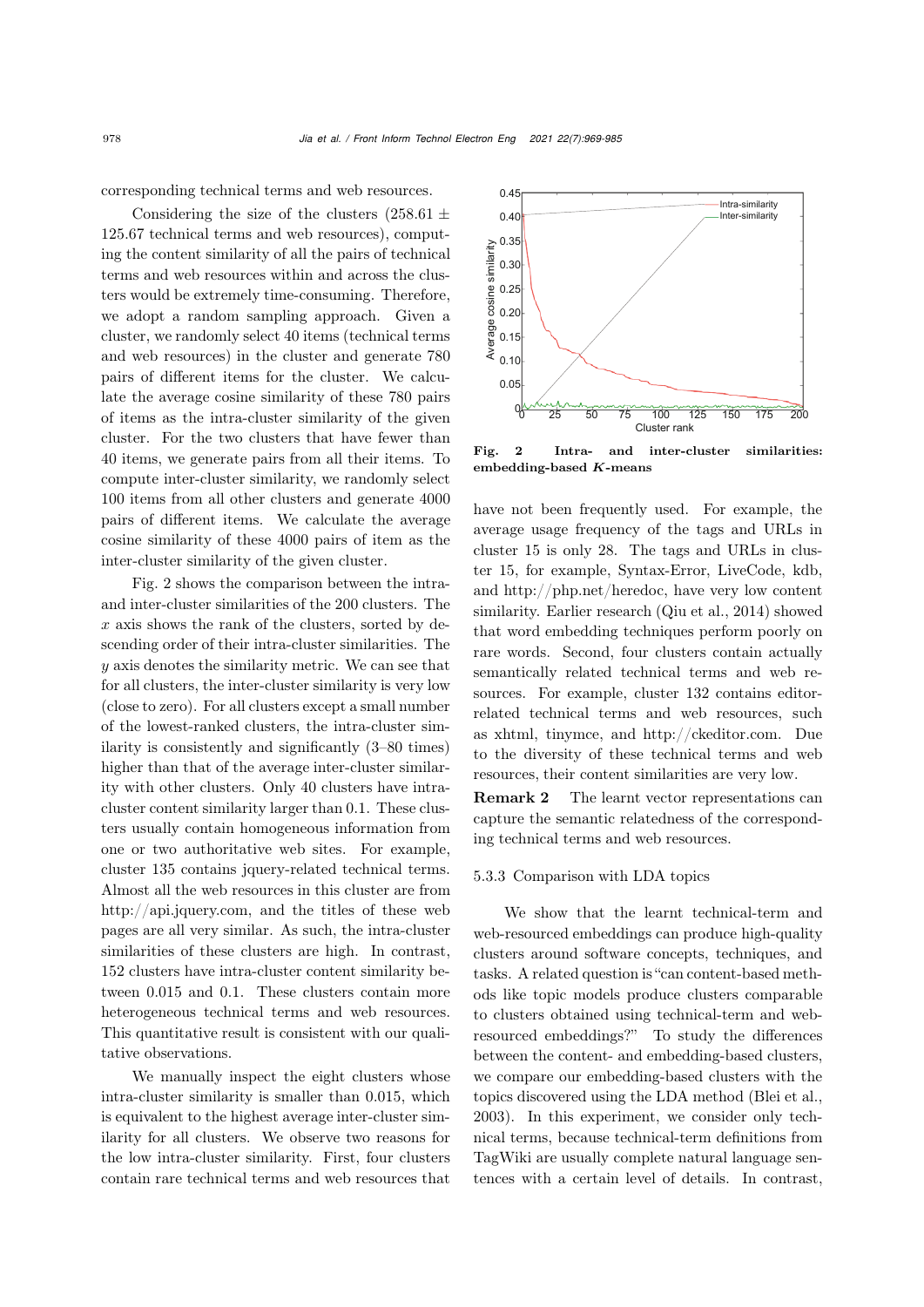the web page titles are usually short and incomplete phrases. Furthermore, web page titles are usually inconsistent across different web sites, while TagWiki is clean and uniform, which makes technical-term definitions suitable for the comparative study with the LDA method.

Recall that we have 14 554 technical terms with the TagWiki definition in our vocabulary. We use *K*-means clustering to cluster these 14 554 technical terms into 100 clusters. We apply the LDA implemented in the Gensim tool (https://radimrehurek.com/gensim/) to the corpus of the 14 554 technical-term definitions, following the standard text mining process (stop word removal, tokenization, and stemming). We mine 100 topics and assign each technical-term to a topic in which the technical-term definition has a large probability, similar to [Wang et al.](#page-16-1)  $(2013)$  $(2013)$ .

For the two sets of 100 clusters obtained using our embedding-based *K*-means clustering and the LDA method, respectively, we compute the intraand inter-cluster similarity as in the previous subsection. Fig. [3](#page-10-0) shows the comparison of the intra- and inter-cluster similarity of the technical-term clusters obtained using two different methods. The clusters are sorted by descending order of the intra-cluster similarity. We can see that the clusters obtained using our technical-term and web-resource embeddings have higher intra-cluster similarity than those obtained using the LDA method, except for the 10 lowest-ranked clusters.



<span id="page-10-0"></span>Fig. 3 Intra- and inter-cluster similarities: LDA versus embedding-based *K*-means

The results contradict the intuition in that the LDA method mines the topics from the document

content, and intuitively it should produce document clusters with high intra-cluster content similarity. One plausible explanation is that the TagWiki definitions of the technical terms are still too short to train a high-quality LDA model. Earlier research in [Hong and Davison](#page-15-24) [\(2010](#page-15-24)) found that topic models, such as LDA, perform poorly on short text documents. Certainly, it is possible to use the LDA method to obtain high-quality clusters by crawling more TagWiki content, but preparing a large corpus of high-quality text documents is a tedious and time-consuming task. We also manually examine the 10 lowest-ranked clusters obtained using our approach. We observe the same two reasons for the low intra-cluster similarity: clusters contain rare technical terms, and clusters contain semantically related but dissimilar-content technical terms.

Remark 3 Our technical-term and web-resource embeddings provide an alternative to the traditional topic models to obtain high-quality clusters of semantically related technical terms and web resources, without crawling and processing of a large volume of textual content, which is usually tedious and time-consuming.

#### 5.4 Search task

We have shown that the learnt technical-term and web-resource embeddings capture the semantic relatedness of technical terms and web resources. In this subsection, we demonstrate that the learnt vector representations can support a wide range of search tasks by the simple *K*-nearest neighbor search in the learnt embedding space. We also perform quantitative co-occurrence analyses of the search results to learn the relationship between the technicalterm and web-resource co-occurrence and semantic relatedness.

#### 5.4.1 Four types of search tasks

As we have two types of information (technicalterm and web-resource), we design four types of search tasks that could be useful for various online applications, denoted as term − *>* ? term, term − *>* ? URL, URL − *>* ? term, and URL − *>* ? URL. The left-hand item represents the query input, and the right-hand item represents the query result. Table [2](#page-11-0) shows example queries of technical terms (or web resources) from the vocabulary, together with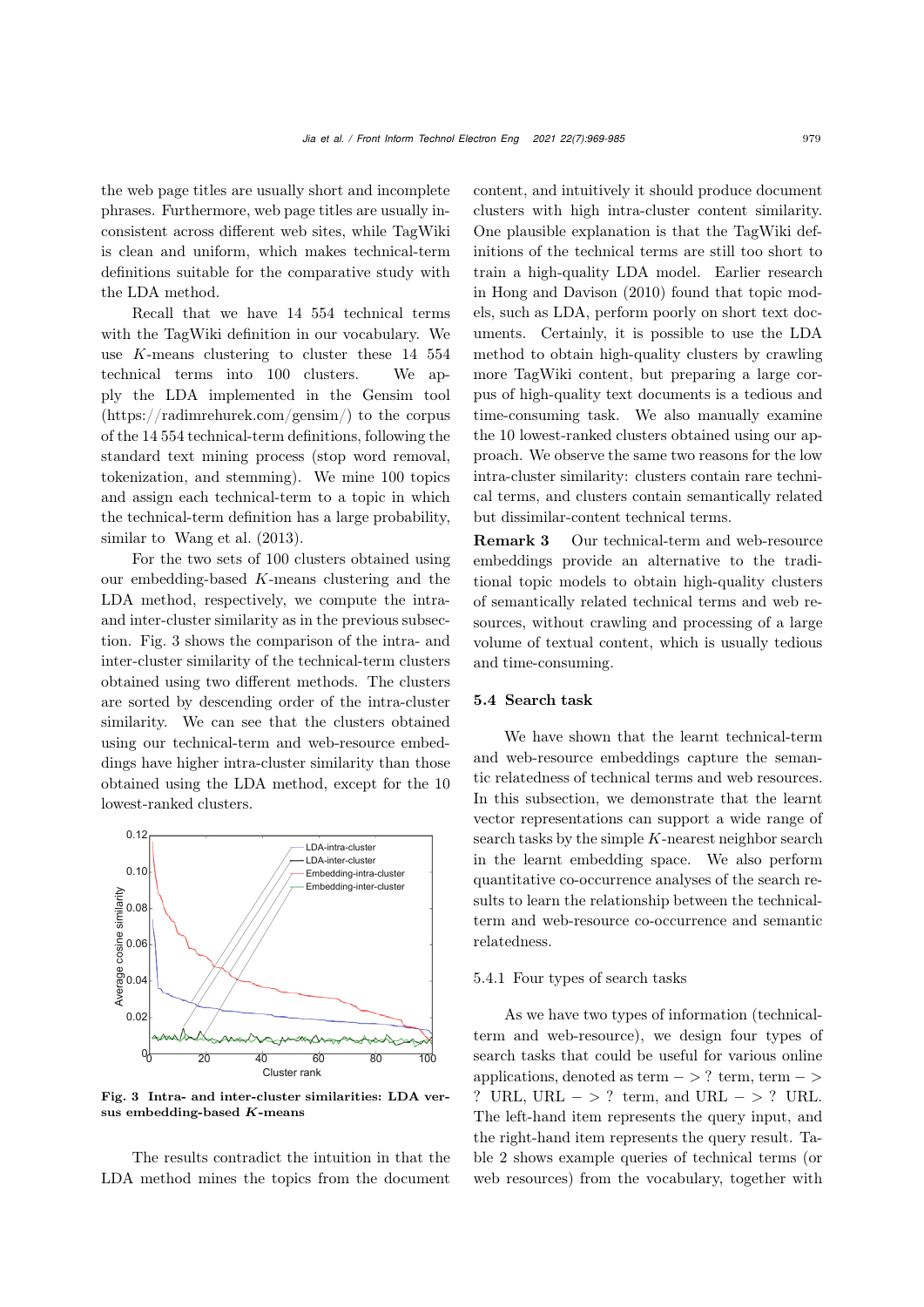their top-5 nearest technical-term or web-resource neighbors in the embedding space. The technical terms and URLs in a gray background are the query inputs, while those in a white background are the query results.

## 1. Keyword suggestion

An important task in many online applications is finding similar or related words given an input word as a query. For example, when users browse questions of a specific tag on Stack Overflow, Stack Overflow suggests a list of related tags on the right side of the page. For the two examples of term − *>* ? term search, meaningful semantic relationships can be observed within the closest distance of the input technical-term. For the technical term NLP, the model finds NLP tool NLTK, related concepts such as text-mining and text-analysis, and concepts related to NLP in general, such as machine-learning and linguistics.

# 2. Semantic tagging

Automatic web-resource tagging can assign a

list of relevant technical terms that explain the webresource content. This is very useful in improving web-resource recommendation. Our model is suitable for such tasks because technical terms and web resources reside in the same vector space. Using the learnt embeddings, we can easily retrieve the nearest technical terms given a URL as an input. In Table [2,](#page-11-0) we can see that the retrieved technical terms often summarize and further explain the web resources. For example, for the URL http://d3js.org (the website of a popular JavaScript library for data visualization), the tags include the general concepts, graphand data-visualization, force-layout algorithm, and two other visualization tools, gephi and flot.

3. Locating specialty web resources

Given a technical term, one may be interested in finding the most relevant web resources, which is a typical task of a search engine. Unlike the comprehensive list returned by a search engine, our model can find several most semantically related web resources in which

| Term                         | $-$ > ? | Term                                                        |
|------------------------------|---------|-------------------------------------------------------------|
| loops                        |         | nlp                                                         |
| for-loop                     |         | nltk                                                        |
| while-loop                   |         | text-mining                                                 |
| nested-loops                 |         | linguistics                                                 |
| continue                     |         | text-analysis                                               |
| break                        |         | machine-learning                                            |
| URL                          | $-$ > ? | Term                                                        |
| http://d3js.org              |         | http://www.google.com/analytics                             |
| graph-visualization          |         | web-analytics                                               |
| data-visualization           |         | analytics                                                   |
| $\operatorname{Hot}$         |         | web-analytics-tools                                         |
| gephi                        |         | ab-testing                                                  |
| force-layout                 |         | universal-analytics                                         |
| Term                         | $-$ > ? | URL                                                         |
| visualization                |         | youtube                                                     |
| http://www.graphviz.org      |         | https://developers.google.com/youtube/v3                    |
| http://gephi.org             |         | https://developers.google.com/youtube/v3/docs/videos/list   |
| http://www.gnuplot.info      |         | https://developers.google.com/youtube/v3/docs/channels/list |
| http://thejit.org            |         | https://developers.google.com/youtube/iframe api reference  |
| http://highcharts.com        |         | https://developers.google.com/youtube/player_parameters     |
| URL                          | $-$ > ? | URL                                                         |
| http://wordpress.org         |         | http://en.wikipedia.org/wiki/utf-8                          |
| http://www.opensourcecms.com |         | http://en.wikipedia.org/wiki/ISO/IEC 8859-1                 |
| http://www.concrete5.org     |         | http://en.wikipedia.org/wiki/utf-16                         |
| http://www.cushycms.com      |         | http://en.wikipedia.org/wiki/unicode                        |
| http://www.cmsmatrix.org     |         | http://en.wikipedia.org/wiki/numeric character reference    |
| http://expressionengine.com  |         | http://en.wikipedia.org/wiki/diacritic                      |

<span id="page-11-0"></span>Table 2 Examples of search tasks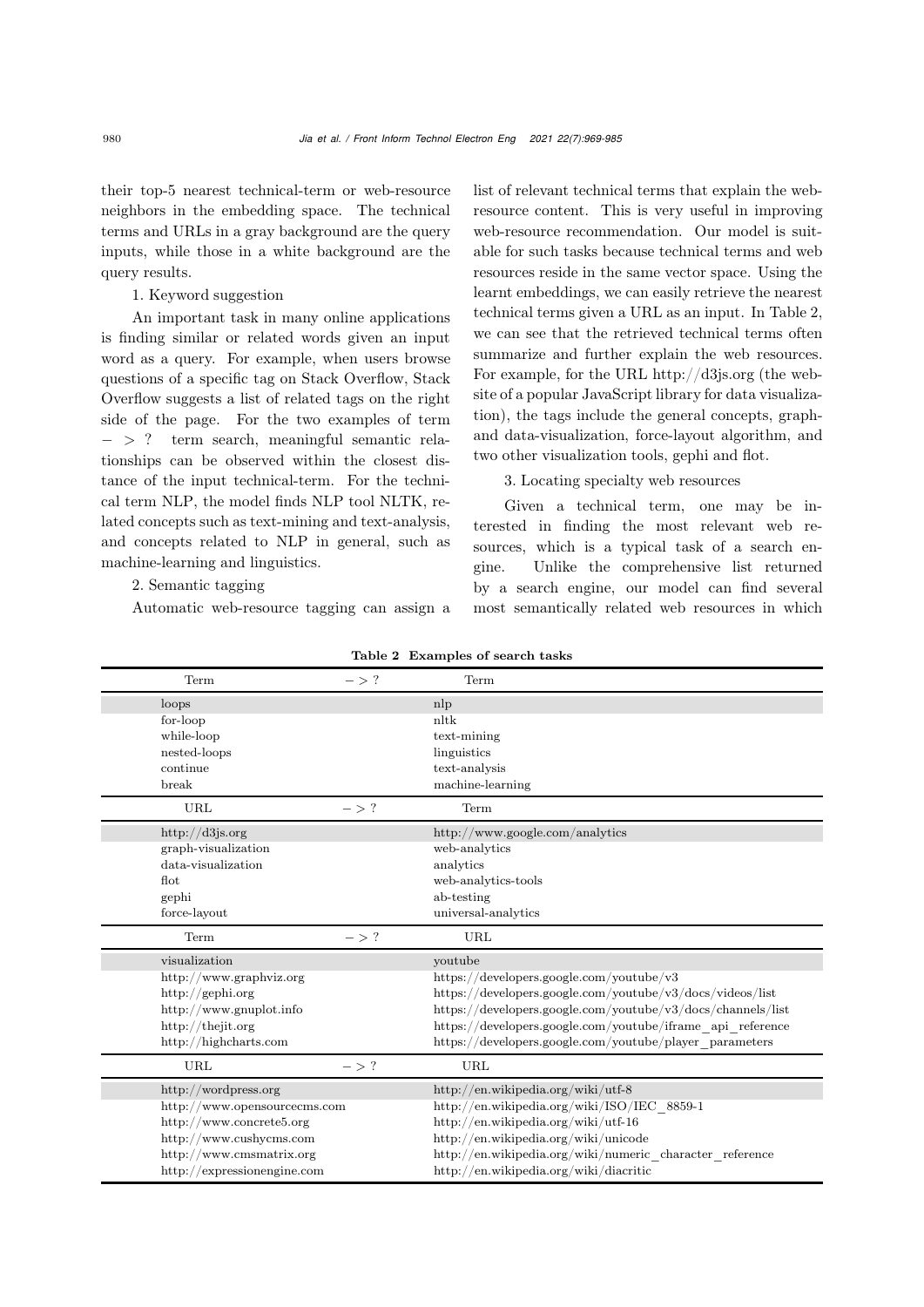developers are most interested. As shown in Table [2,](#page-11-0) for YouTube, our model does not return https://www.youtube.com/, but the YouTube data application programming interface (API) for Google developers. Furthermore, our model can find the web pages that do not necessarily contain the queried technical term. For example, our model returns http://www.highcharts.com/ for visualization, despite the fact that the web page does not mention word visualization.

#### 4. Finding similar web resources

One may be interested in finding related web resources similar to the ones you are reading. In Table [2,](#page-11-0) we can see that given the Wikipedia 8-bit unicode transformation format (UTF-8) page, relevant and semantically related Wikipedia pages on character coding are located close in the vector space. Interestingly, in some cases the recommended web resources may not be similar to the queried URL, but they are still semantically related. For example, for the URL http://wordpress.org, the recommended web site http://www.cmsmatrix.org is not really a content management product, but it is a web site for comparing the features in more than 1200 content management system products.

#### 5.4.2 Co-occurrence analysis of search results

To understand the relationship between cooccurrence and the semantic relatedness of technical terms and web resources, we randomly sample 1000 technical terms and web resources in our vocabulary. For each sampled technical term or web resource, we collect the top-10 technical terms or web resources in the relevant types of search tasks. For a pair of query item and search result, we examine the co-occurrence frequency of the pair in the Stack Overflow discussion threads. The statistics show that about 71% of the pairs of query items and search results never co-occur in the discussion threads, for example, graph-databases and non-relational-database, profile and profiles, and facebook-login and http://developers.faceb ook.com/docs/authentication.

About 24% of the pairs co-occur fewer than 10 times, for example, storage and data-storage, and python-requests and https://github.com/ kennethreitz/requests. Fewer than 1% of the pairs co-occur more than 100 times in the discussion threads, for example, licensing and gpl,

and facebook-graph-api and https://developers. facebook.com/apps. For those pairs that never cooccur or co-occur only a few times, the relationship between the two items may not be discovered using frequent itemset mining or association rule mining. However, our skip-gram model does not rely on the direct co-occurrence of the two items. Instead, it learns the embeddings from the co-occurrence of a technical term or web resource and the surrounding technical terms and web resources in the pseudo-document. Although a pair of items, such as fix-width and margin, never directly co-occur in the discussion threads, as long as they frequently appear in the similar context, the learnt embeddings can still be close in the vector space. As such, items that do not frequently co-occur with the query item can be recommended. Specifically, for the technical terms and web resources with low usage frequency, their semantic relatedness can be bridged by their context, while association rule mining methods cannot discover such relations.

For frequently co-occurring technical terms and web resources, their associations can be discovered. However, recommendations based on the learnt technical-term and web-resource embeddings can be very different from those based on associations. For example, Table [3](#page-13-0) shows five examples of tags recommended using our learnt embeddings and related tags collected from the Stack Overflow web site. Stack Overflow recommends related tags based on the direct co-occurrence between frequent tags. Using our method, the tags are ordered by their cosine similarities with the query term. The tags by Stack Overflow are related to the tags that are ordered by their cooccurrence frequency with the query tag. We can see that Stack Overflow related tags are dominated by the most frequently used tags, such as programming languages and platforms. In contrast, our recommendations are more semantically related, comparable to the query term. Furthermore, the most related techniques are ranked higher using the range of the two techniques in the embedding space, rather than using the co-occurrence frequency, for example, gmail and imap, or hadoop and hdfs.

Remark 4 The learnt technical-term and web-resource embeddings can complement existing keyword-based and co-occurrence-based search systems in numerous online applications.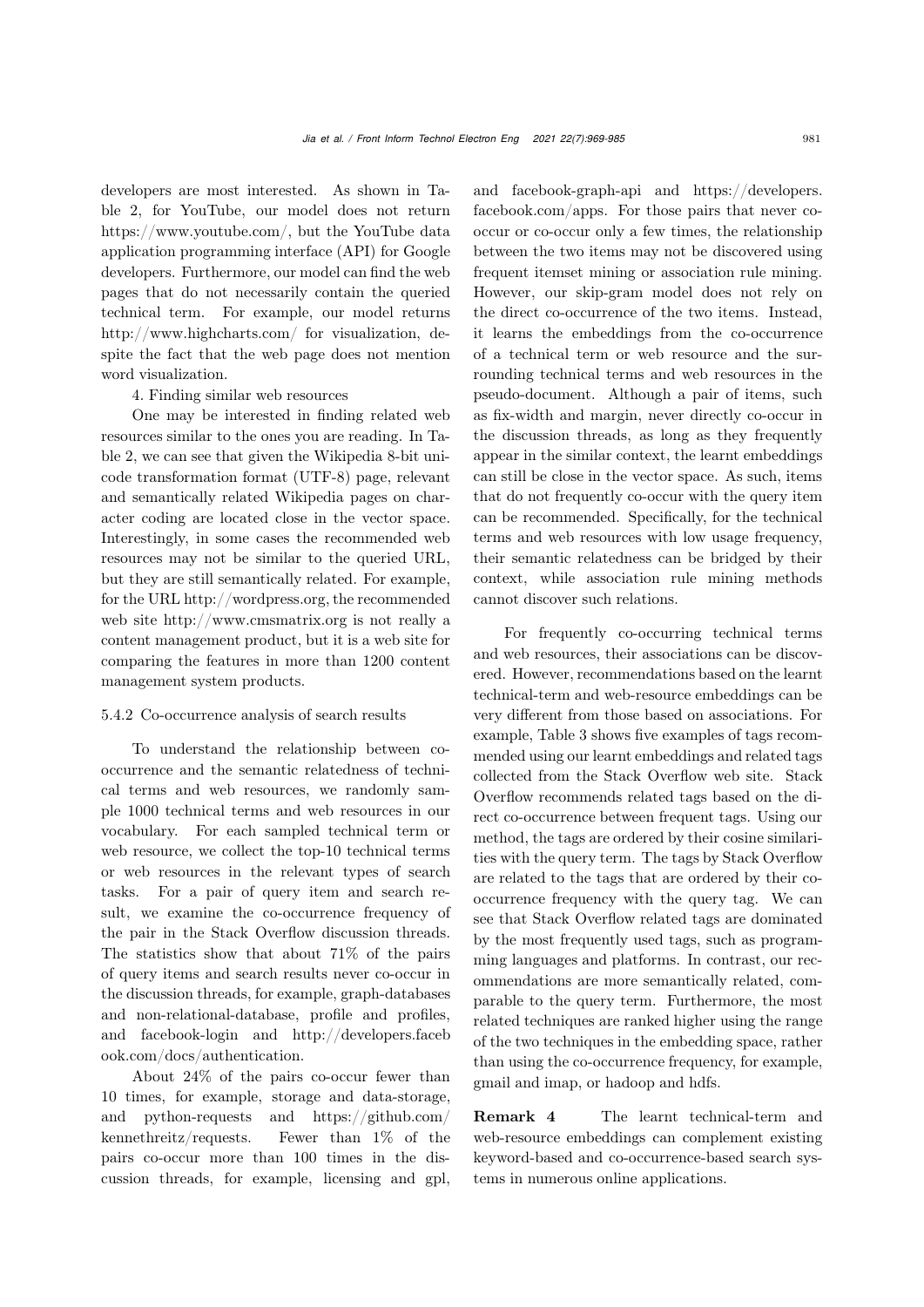#### 5.5 Semantic reasoning task

In this subsection, we report an exploratory study using simple algebraic operations on the learnt technical-term and web-resource embeddings in two types of semantic reasoning tasks.

#### 5.5.1 Semantic addition

Developers are often interested in something related to two or more techniques. To answer such queries, we need to add the semantics of the two techniques together. The learnt technical-term embeddings can be exploited to solve the semantic addition questions by finding the technical terms and web resources whose embeddings are the most

similar to the addition of the technical-term vectors. Table [4](#page-13-1) shows four examples of semantic addition queries. Using simple vector addition, our model can recommend highly related technical terms and web resources for the two given technical terms.

## 5.5.2 Analogical reasoning

It often happens that developers need to find some analogical libraries that can provide features comparable to the libraries with which they are already familiar, for example, the NLP libraries for Java to the NLTK library for Python, and the Office software for Linux to the Microsoft Office for Windows. The traditional search systems do not support such analogical queries. Taking advantage of

<span id="page-13-0"></span>Table 3 Embedding-based recommendation versus Stack Overflow related tags

| Query tag                         | Cordova                                                                               | Http                                                                                      | Algebra                                                                               | Gmail                                                                  | Hadoop                                                   |
|-----------------------------------|---------------------------------------------------------------------------------------|-------------------------------------------------------------------------------------------|---------------------------------------------------------------------------------------|------------------------------------------------------------------------|----------------------------------------------------------|
| Tags using<br>our method          | Phonegap-plugins<br>Appcelerator<br>Phonegap-build<br>Sencha-touch-2<br>Jquery-mobile | <b>Httprequest</b><br>Http-status-codes<br>Http-headers<br>Content-length<br>Http-request | Polynomial-math<br>Quadratic<br>Symbolic-math<br>Calculus<br>Discrete-<br>mathematics | Imap<br>Hotmail<br>Gmail-imap<br>Email-integration<br>Pop <sub>3</sub> | MapReduce<br><b>H</b> dfs<br>Hive<br>Hbase<br>Cloudera.  |
| Stack<br>Overflow<br>related tags | Android<br>JavaScript<br>IoS<br>Jquery<br>Jquery                                      | Java<br><b>PHP</b><br>Android<br>JavaScript<br>Post                                       | Math<br>Algorithm<br>Python<br>Java.<br>$C++$                                         | Email<br><b>PHP</b><br>Smtp<br>Android<br>Imap                         | MapReduce<br>Java.<br>Hive<br><b>H</b> dfs<br>Apache-pig |

#### <span id="page-13-1"></span>Table 4 Examples of semantic addition

| Semantic algebraic operation         | Technical term                                                               | Web resource                                                                                                                                                                     |
|--------------------------------------|------------------------------------------------------------------------------|----------------------------------------------------------------------------------------------------------------------------------------------------------------------------------|
| $IoS + facebook$                     | Facebook-ios-sdk<br>Sharekit<br>Fbconnect<br>Mgtwitterengine<br>Three20      | https://github.com/facebook/facebook-ios-sdk<br>https://dev.twitter.com/docs/ios<br>http://getsharekit.com<br>https://github.com/sharekit/sharekit<br>http://www.getsharekit.com |
| $Python + sym$                       | Scikits<br>Scikit-learn<br>Training-data<br>Pybrain<br>Cross-validation      | http://pybrain.org<br>http://scikit-learn.org<br>http://orange.biolab.si<br>http://www.heatonresearch.com<br>http://www.ailab.si                                                 |
| $Symfony + orm$                      | Doctrine<br>Doctrine <sub>2</sub><br>Propel<br>$Symfony-2.1$<br>Doctrine-1.2 | http://www.orm-designer.com<br>http://propel.phpdb.org<br>http://www.phpandstuff.com<br>http://docs.doctrine-project.org<br>http://www.propelorm.org                             |
| $D3$ is $+$ scientific $-$ computing | Networkx<br>Graph-visualization<br>Gephi<br>Ogr<br>Curve-fitting             | http://mathgl.sf.net<br>http://www.vtk.org<br>http://networkx.lanl.gov<br>http://www.rforge.net<br>http://matplotlib.org                                                         |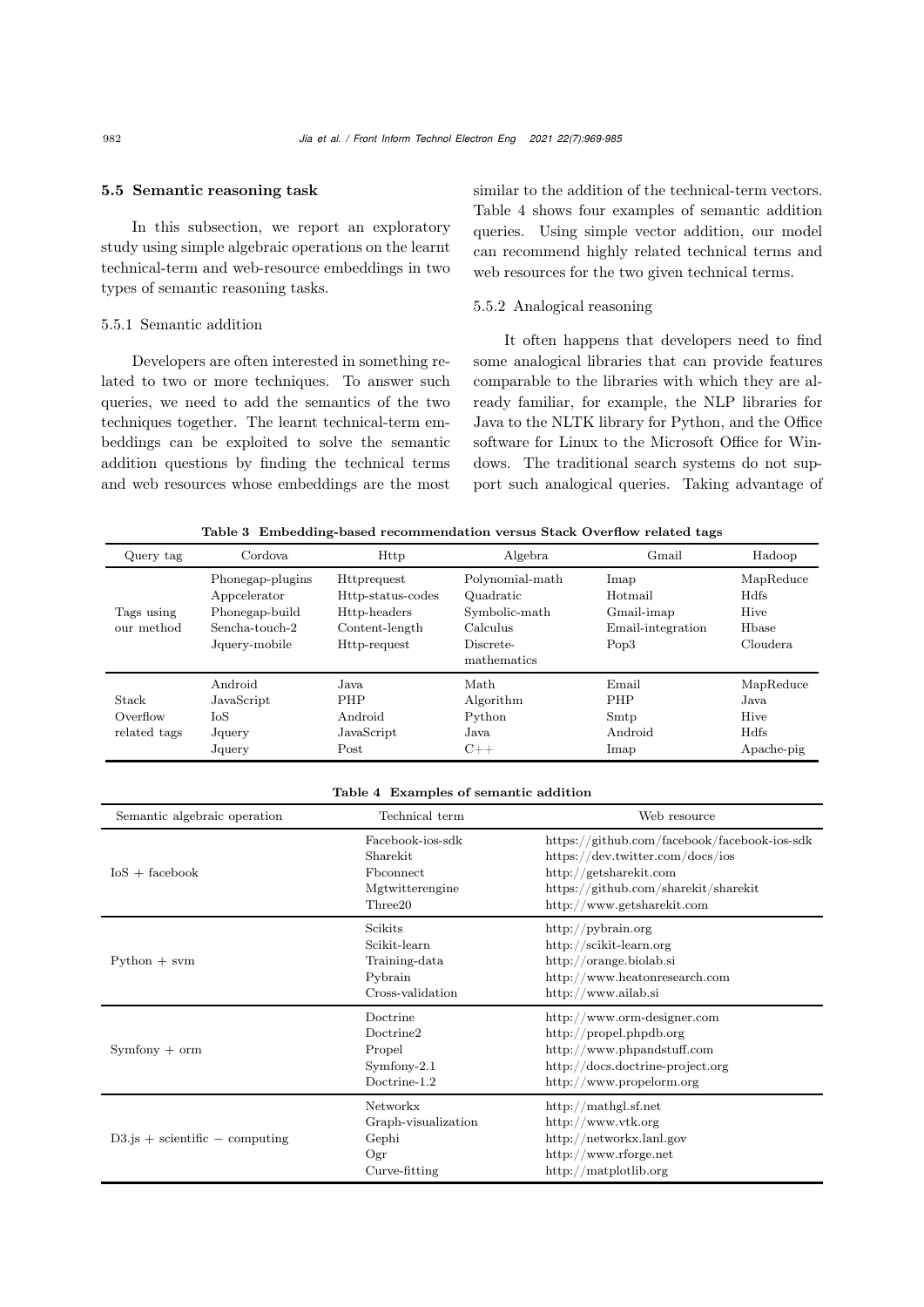the learnt technical-term and web-resource embeddings, we can solve an analogy question "a is to A as ? is to B." The unknown word "?" can be inferred from the words whose embedding is most similar to the vector  $a - A + B$ .

Table [5](#page-14-0) shows two examples of such analogy questions. Using simple algebraic operations URL <sup>−</sup> Python + Java, our model can recommend code convention related terms and web resources for Java, similar to the web page https://www.python.org/dev/peps/pep-0008/, which is a style guide for Python code. For the query "Microsoft Office is to Windows as ? is to Linux," our model recommends Office software for Linux (like openoffice and liboffice) and relevant web sites. Meanwhile, we observe some software and web resources related to Microsoft Office but not for Linux, such as Openxml, powerpoint, and http://poi.apache.org. We also observe some unrelated web resources in this example (http://www.artofsolving.com and dag.wieers.com, two personal blogs). Such unrelated web resources (or technical terms) could be filtered out by incorporating domain knowledge into a word embedding [\(Xu C et al.](#page-16-10), [2014](#page-16-10)) or by further considering the discussion context in which they appear and the content of the web resources (or technical terms) in the neural network as proposed in [Grbovic et al.](#page-15-25) [\(2015](#page-15-25)).

## 6 Conclusions and future work

In this study, we present a neural-languagemodel-based approach to learn semantic representations of technical terms and web resources extracted from community Q&A discussions. Different from existing approaches that either mine textual content of discussions or rely on direct co-occurrence of technical terms and web resources, the underlying assumption of our approach is that semantically similar or related technical terms and web resources would be presented in similar technical-term and web-resource contexts.

Our evaluation of the large-scale Stack Overflow data dump shows that the learnt technicalterm and web-resource vector representations work surprisingly well for clustering semantically related technical terms and web resources, even when the technical terms and web resources are not similar in content. Furthermore, the learnt vector representations have a good potential in reducing complex search and semantic reasoning tasks to simple *K*nearest neighbor search and simple algebraic operations in the technical-term and web-resource embedding space.

In the future, we are interested in studying web-resource dissemination patterns for different categories of technical-term and web-resource clusters. We will incorporate context (e.g., anchor text of hyperlinks) and content (e.g., definition of technical terms) information into the technical-term and web-resource embeddings. We will also develop semantic search systems that exploit the learnt embeddings for recommending semantically related technical terms and web resources in tasks such as query reformulation and direct answers.

| Semantic algebraic operation                                                                                        | Technical term           | Web resource                                                                                                                                      |
|---------------------------------------------------------------------------------------------------------------------|--------------------------|---------------------------------------------------------------------------------------------------------------------------------------------------|
|                                                                                                                     | Annotation-processing    | http://www.oracle.com/technetwork/java/codeconventions-135099.<br>html#367                                                                        |
| http://www.python.org/                                                                                              | Checkstyle               | http://www.oracle.com/technetwork/java/javase/documentation/co<br>deconvtoc-136057.html                                                           |
| $dev/peps/pep-0008$<br>$-$ python $+$ java                                                                          | Apache-commons-lang      | http://www.oracle.com/technetwork/java/javase/documentation/co<br>$deconventions-135099.html#367$                                                 |
|                                                                                                                     | Anonymous-class<br>Xtend | http://code.google.com/p/javadude/wiki/annotations<br>http://docs.oracle.com/javase/specs/jls/se7/html/jls-4.html                                 |
| Openxml<br>Powerpoint<br>Microsoft Office $-$<br>Openxml-sdk<br>$windows + l$ inux<br>Openoffice.org<br>Libreoffice |                          | http://www.artofsolving.com<br>http://poi.apache.org<br>http://wiki.services.openoffice.org<br>http://dag.wieers.com<br>http://api.openoffice.org |

<span id="page-14-0"></span>

|  | Table 5 Examples of analogical reasoning |  |
|--|------------------------------------------|--|
|  |                                          |  |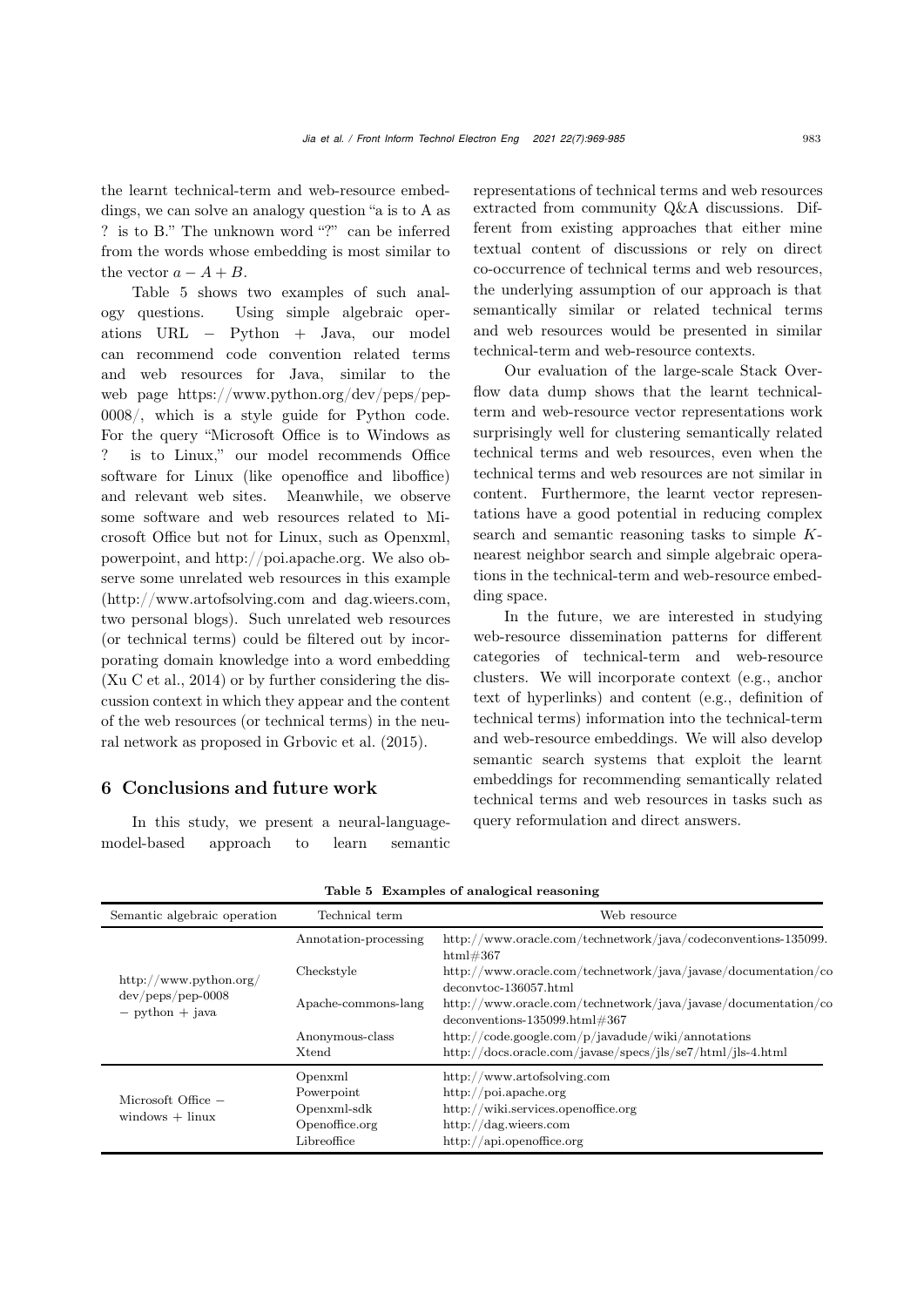#### Contributors

Guoqiang LI designed the research. Junfang JIA and Valeriia TUMANIAN processed the data and programmed the system. Guoqiang LI drafted the manuscript. Junfang JIA and Valeriia TUMANIAN helped organize the manuscript. Guoqiang LI and Valeriia TUMANIAN revised and finalized the paper.

## Compliance with ethics guidelines

Junfang JIA, Valeriia TUMANIAN, and Guoqiang LI declare that they have no conflict of interest.

#### References

<span id="page-15-2"></span>Agrawal R, Imieliński T, Swami A, 1993. Mining association rules between sets of items in large databases. *ACM SIGMOD Rec*, 22(2):207-216.

https://doi.org/10.1145/170036.170072

<span id="page-15-12"></span>Bansal M, Gimpel K, Livescu K, 2014. Tailoring continuous word representations for dependency parsing. Proc  $52<sup>nd</sup>$ Annual Meeting of the Association for Computational Linguistics, p.809-815.

https://doi.org/10.3115/v1/P14-2131

<span id="page-15-13"></span>Baroni M, Dinu G, Kruszewski G, 2014. Don't count, predict! A systematic comparison of context-counting vs. context-predicting semantic vectors. Proc 52nd Annual Meeting of the Association for Computational Linguistics, p.238-247.

https://doi.org/10.3115/v1/P14-1023

- <span id="page-15-6"></span>Barua A, Thomas SW, Hassan AE, 2014. What are developers talking about? An analysis of topics and trends in Stack Overflow. *Empir Softw Eng*, 19(3):619-654. https://doi.org/10.1007/s10664-012-9231-y
- <span id="page-15-1"></span>Blei DM, Ng AY, Jordan MI, 2003. Latent Dirichlet allocation. *J Mach Learn Res*, 3(4-5):993-1022.
- <span id="page-15-14"></span>Bullinaria JA, Levy JP, 2012. Extracting semantic representations from word co-occurrence statistics: stop-lists, stemming, and SVD. *Behav Res Methods*, 44(3):890- 907. https://doi.org/10.3758/s13428-011-0183-8
- Chen WL, Zhang Y, Zhang M, 2014. Feature embedding for dependency parsing. Proc 25th Int Conf on Computational Linguistics, p.816-826.
- <span id="page-15-10"></span>Collobert R, Weston J, Bottou L, et al., 2011. Natural language processing (almost) from scratch. *J Mach Learn Res*, 12:2493-2537.
- <span id="page-15-25"></span>Grbovic M, Djuric N, Radosavljevic V, et al., 2015. Contextand content-aware embeddings for query rewriting in sponsored search. Proc 38th Int ACM SIGIR Conf on Research and Development in Information Retrieval, p.383-392. https://doi.org/10.1145/2766462.2767709
- Gummidi SRB, Xie XK, Pedersen TB, 2019. A survey of spatial crowdsourcing. *ACM Trans Database Syst*, 44(2):8. https://doi.org/10.1145/3291933
- <span id="page-15-15"></span>Gutmann MU, Hyvärinen A, 2012. Noise-contrastive estimation of unnormalized statistical models, with applications to natural image statistics. *J Mach Learn Res*, 13(1):307-361.

<span id="page-15-9"></span>Harris ZS, 1954. Distributional structure. *Word*, 10:146-162.

<span id="page-15-24"></span>Hong LJ, Davison BD, 2010. modeling in Twitter. Proc 1st Workshop on Social Media Analytics, p.80-88. https://doi.org/10.1145/1964858.1964870

- <span id="page-15-8"></span>Huang Q, Xia X, Xing ZC, et al., 2018. API method recommendation without worrying about the task-API knowledge gap. Proc 33rd ACM/IEEE Int Conf on Automated Software Engineering, p.293-304. https://doi.org/10.1145/3238147.3238191
- <span id="page-15-5"></span>Jia JF, Li GQ, 2021. Learning natural ordering of tags in domain-specific Q&A sites. *Front Inform Technol Electron Eng*, 22(2):170-184. https://doi.org/10.1631/FITEE.1900645
- <span id="page-15-4"></span>Jia JF, Tumanian V, Li GQ, 2020. In favour of or against multi-lingual Q&A sites? Exploring the evidence from user and knowledge perspectives. *Behav Inform Technol*, p.1-16.

https://doi.org/10.1080/0144929X.2020.1752308

- <span id="page-15-17"></span>Levy O, Goldberg Y, 2014a. Dependency-based word embeddings. Proc 52nd Annual Meeting of the Association for Computational Linguistics, p.302-308. https://doi.org/10.3115/v1/P14-2050
- <span id="page-15-19"></span>Levy O, Goldberg Y, 2014b. Linguistic regularities in sparse and explicit word representations. Proc $18^{\rm th}$  Conf on Computational Natural Language Learning, p.171-180. https://doi.org/10.3115/v1/W14-1618
- <span id="page-15-16"></span>Levy O, Goldberg Y, 2014c. Neural word embedding as implicit matrix factorization. Proc  $27<sup>th</sup>$  Int Conf on Neural Information Processing Systems, p.2177-2185.
- <span id="page-15-21"></span>Levy O, Goldberg Y, Dagan I, 2015. Improving distributional similarity with lessons learned from word embeddings. *Trans Assoc Comput Ling*, 3:211-225. https://doi.org/10.1162/tacl\_a\_00134
- <span id="page-15-0"></span>Li J, Xing ZC, Sun AX, 2019. LinkLive: discovering web learning resources for developers from Q&A discussions. *World Wide Web*, 22(4):1699-1725. https://doi.org/10.1007/s11280-018-0621-y
- <span id="page-15-18"></span>MacQueen J, 1967. Some methods for classification and analysis of multivariate observations. Proc 5th Berkeley Symp on Mathematical Statistics and Probability, p.281-297.
- <span id="page-15-3"></span>Mikolov T, Sutskever I, Chen K, et al., 2013a. Distributed representations of words and phrases and their compositionality. Proc  $26<sup>th</sup>$  Int Conf on Neural Information Processing Systems, p.3111-3119.
- Mikolov T, Chen K, Corrado G, et al., 2013b. Efficient estimation of word representations in vector space. https://arxiv.org/abs/1301.3781
- <span id="page-15-20"></span>Mitra B, 2015. Exploring session context using distributed representations of queries and reformulations. Proc 38th Int ACM SIGIR Conf on Research and Development in Information Retrieval, p.3-12.

https://doi.org/10.1145/2766462.2767702

- <span id="page-15-11"></span>Passos A, Kumar V, McCallum A, 2014. Lexicon infused phrase embeddings for named entity resolution. https://arxiv.org/abs/1404.5367
- <span id="page-15-23"></span>Qiu SY, Cui Q, Bian J, et al., 2014. Co-learning of word representations and morpheme representations. Proc 25th Int Conf on Computational Linguistics, p.141-150.
- <span id="page-15-22"></span>Rand WM, 1971. Objective criteria for the evaluation of clustering methods. *J Am Stat Assoc*, 66(336):846-850.
- <span id="page-15-7"></span>Ren XX, Xing ZC, Xia X, et al., 2019. Discovering, explaining and summarizing controversial discussions in community  $Q\&A$  sites. Proc 34<sup>th</sup> IEEE/ACM Int Conf on Automated Software Engineering, p.151-162. https://doi.org/10.1109/ASE.2019.00024